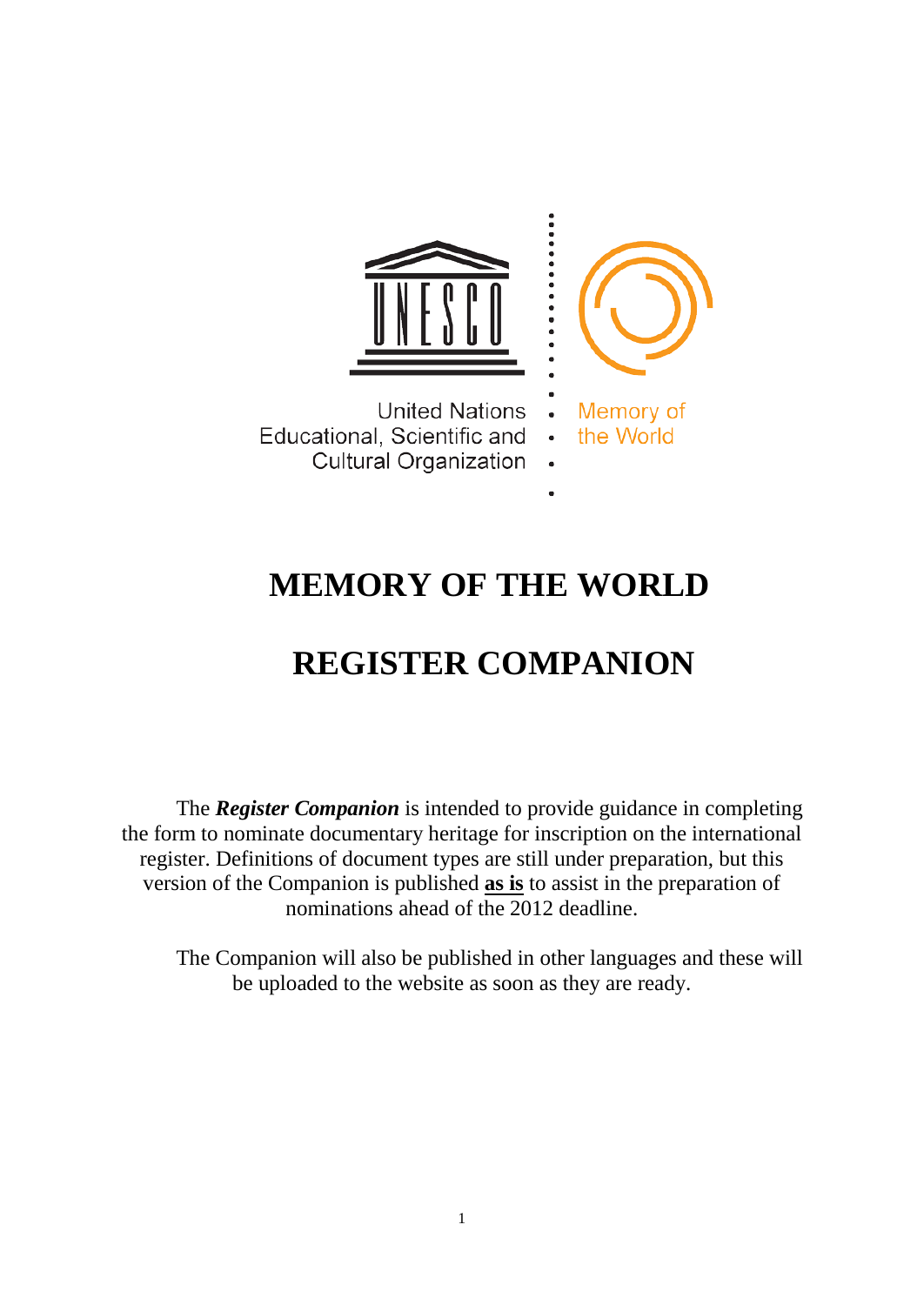## **1 Introduction**

This Companion is for everyone who has heard about the UNESCO Memory of the World Programme and is interested in being a part of it, especially by nominating items of documentary heritage for the Memory of the World International Register. You should also refer to the *General Guidelines to Safeguard Documentary Heritage*

[\(http://unesdoc.unesco.org/images/0012/001256/125637e.pdf\)](http://unesdoc.unesco.org/images/0012/001256/125637e.pdf), especially the Selection Criteria in Section 4.2, although this Companion provides all the information necessary to complete a nomination.

## *What is the 'Memory of the World' Programme?*

It is UNESCO's flagship programme that aims to ensure the preservation and dissemination of valuable archive holdings and library and museum collections worldwide.

It is one of three UNESCO initiatives for protecting and raising awareness of the global cultural heritage. The other two are the *Convention Concerning the Protection of the World Cultural and Natural Heritage,* which maintains the *World Heritage List* of buildings and natural sites of outstanding universal value, and the *Convention for the Safeguarding of the Intangible Heritage* which recognizes and supports the survival of oral traditions and culture. The three approaches complement each other.

MoW relates to the world's *documentary heritage.* The programme has four objectives:

- To facilitate preservation, by the most appropriate techniques
- To assist universal access
- To increase awareness worldwide of the existence and significance of documentary heritage
- To alert governments, decision makers and the public at large that preservation of, and access to, documents of all kinds needs increased efforts, especially in the digital age, which offers truly democratic dimensions in the production of and access to new and existing documents.

MoW began in 1992, in response to UNESCO's growing concern about the state of preservation of, and access to, the world's documentary heritage. MoW was established as a long term approach to changing the way the world's documentary heritage – in libraries, archives, museums and elsewhere – is valued, protected, used and supported by nations, governments, communities and individuals.

Further information: MoW website<http://www.unesco.org/webworld/en/mow>

In this *Companion* the numbers in brackets refer to numbered sections or paragraphs in the basic **rules** of the programme, the *General Guidelines to Safeguard Documentary Heritage.*

- Download the *Guidelines:*
- *<http://unesdoc.unesco.org/images/0012/001256/125637e.pdf>*
- $\triangleright$  You can also ask UNESCO to send you a hard copy version in one of the 6 official languages.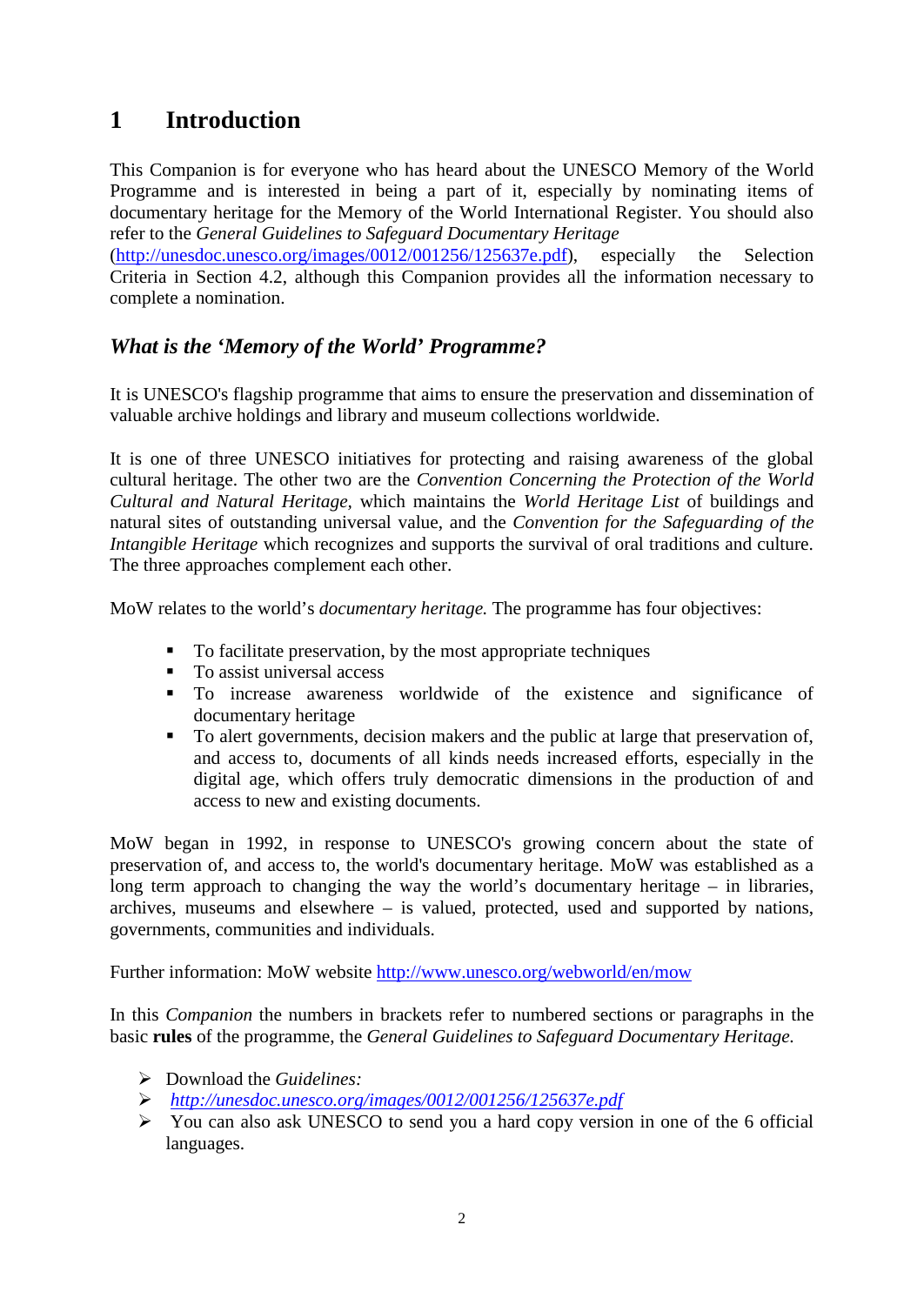## *What is a document? What is documentary heritage?* **[2.6]**

A **document** is an item that is made up of signs or codes (such as writing) or sounds and/or images (such as a recording, photograph or film), and is (usually) moveable, preservable, and able to be reproduced or copied..

**Documentary heritage** is a collective term used by MoW to refer to a *single* document of any kind, or a number of documents that form a logical and coherent *group* (such as a *collection*, a *holding* or an archival *fonds*). The size of the group does not matter; what holds the group together does. A *collection* is a self-contained group of individual documents that have been brought together by a particular circumstance, reason or purpose (for example, subject matter, character, provenance, or historical relationships). An archival *fonds* is the whole group of documents made or received by a person or organization in the course of their normal activities and kept for future reference, and in which the administrative context and relationships between records is preserved. A *holding* is a set or larger grouping of defined collections and/or fonds. It is possible that collections, fonds or holdings may have become split between two or more institutions for various reasons.

MoW defines a *document* as having two components or aspects: the information *content* and the *carrier* on which it resides. *Both may be of great variety and, in the context of inscribed documents, of different degrees of importance.* 

Generally, in traditional (analogue) text documents, content and carriers form a unit which is usually considered as the *original*. Such documents may owe more of their value to the specific nature of the carrier (for example, the most beautiful, or the one that was produced and/or owned by a renowned person).

In the case of machine-readable documents – all audiovisual documents except analogue photographs and all digital documents – the carrier, although necessary to physically hold the information, is of lesser, and often of no importance in the context of Memory of the World. This is because digital and audiovisual information is generally preserved by migration from one storage platform and carriers to the next. However, there are cases where the content stored on a particular carrier could be the reason for a document's inscription, for example, a phonautogram, or the oldest data on punch cards.

 $\triangleright$  Visual examples of different types of carriers: *<http://www.unesco-ci.org/photos/showgallery.php/cat/522>*  $\triangleright$  Examples of endangered heritage:

*<http://www.unesco-ci.org/photos/showgallery.php/cat/523>*

For example:

**Text items** such as manuscripts (of any age), books, newspapers, posters, correspondence, business records, computer files etc. The textual content may be recorded in ink, pencil, paint, digits or other medium, The carrier may be paper, plastic, papyrus, parchment, palm leaves, bark, stone, fabric, hard disk, data tape or other material.

**Non-text** items such as drawings, maps, music scores, plans, prints, diagrams or graphics. The recording medium and the carrier may be similarly diverse.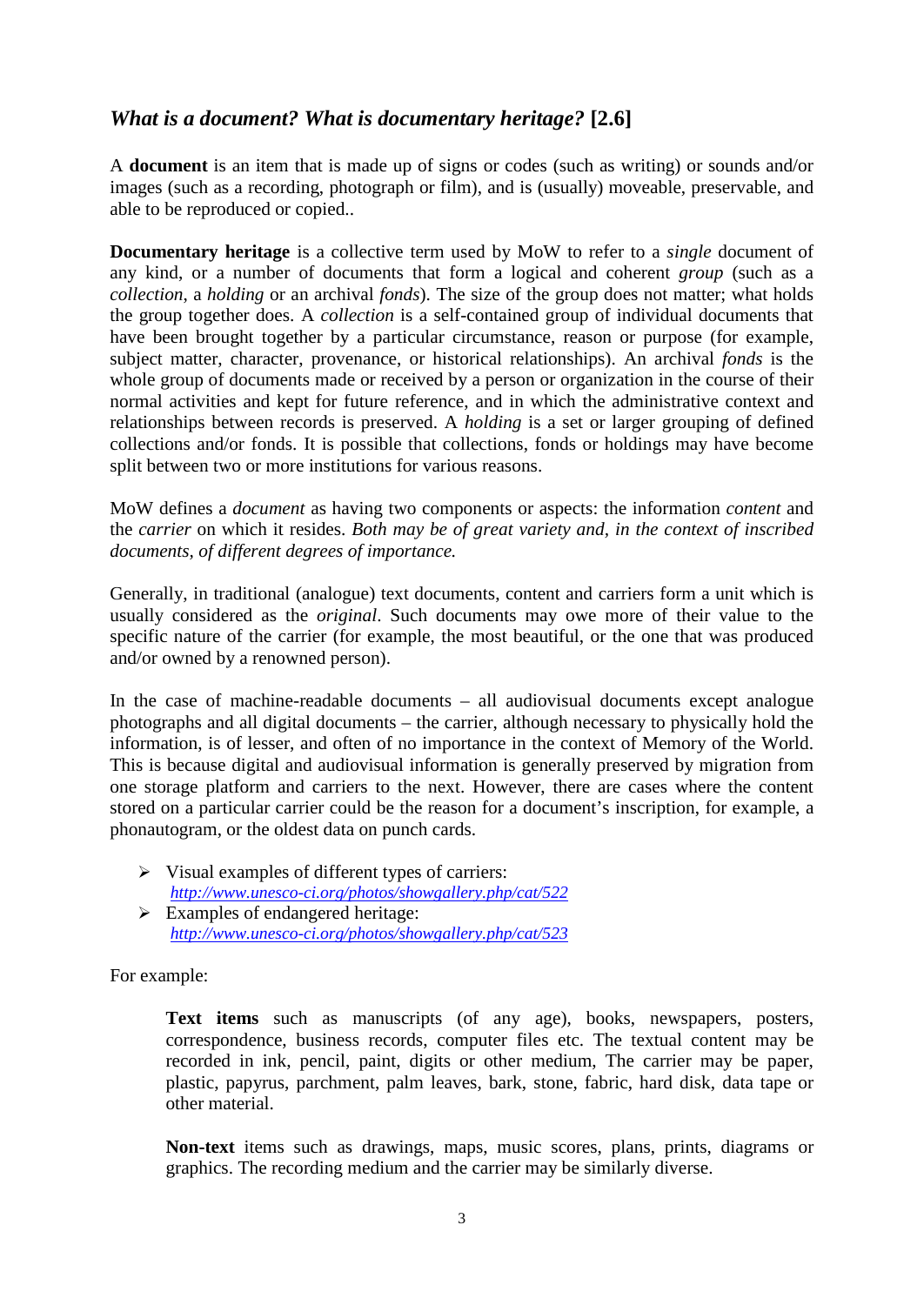**Audiovisual** items such as sound discs, magnetic tapes, films, photographs – whether in analogue or digital form, however recorded and in any format. The physical carrier may be paper, various forms of plastic or celluloid, shellac, metal or other material.

**Virtual** documents, such as websites, which may be an assemblage of data from a variety of sources on a single or multiple computers, or from one or more data carriers on a single computer.

*Definitions of document types are being finalized and will be inserted at a later date.*

## *How does MoW work?*

MoW fulfils its responsibilities through a UNESCO secretariat (Paris-based) and a network of committees and initiatives that operate in accordance with the programme's *General Guidelines*. You can connect with MoW through whichever committee seems most convenient to you.

MoW has *international*, *regional* and *national* committees and registers. All have separate websites and operate independently but in conformity with the *General Guidelines.* The network is constantly growing, so a good entry portal is the main MoW website at: *http://www.unesco.org/webworld/en/mow*

 $\triangleright$  For example, the Australian National MoW Committee maintains a national register [www.amw.org.au](http://www.amw.org.au/) and is a member of the Asia Pacific Regional Committee (MOWCAP) [www.unesco.mowcap.org.](http://www.unesco.mowcap.org/) Australian documentary heritage is inscribed on the national, Asia Pacific and International MoW registers.

The main MoW bodies are:

## *International Advisory Committee (IAC) [5.8]*

This is MoW's primary operational body. It advises UNESCO on the planning and implementation of the Programme as a whole, monitors the work of other committees, and recommends to the Director-General of UNESCO all new "inscriptions" (items to be added) to the *International MoW Register.* It is governed by statutes (to be found on the website) and comprises 14 experts, chosen for their authority in the field of managing and safeguarding documentary heritage. They are appointed for fixed terms by the Director-General and serve in a *personal* capacity. The IAC meets in ordinary session every two years. The Paris-based *Secretariat* supports the IAC financially, logistically and administratively as well as the IAC's subsidiary bodies – the *Bureau,* the *Register Sub-committee,* the *Technical Sub-committee* and the *Marketing Sub-Committee.* The roles and terms of reference of each are explained on the website and in the *Guidelines*. There is also a newly formed (2011) Education and Training Working Group.

## *Regional Committees [5.8]*

Regional committees may be geographically based on UNESCO's official regions, or be established on other parameters such as shared cultures or interests. At this stage, there are regional committees for Africa (ARCMOW), Asia Pacific (MOWCAP) and Latin America/Caribbean (MOWLAC). Among other things, their role is to encourage, mentor and monitor national MoW committees, build awareness, organize training workshops, and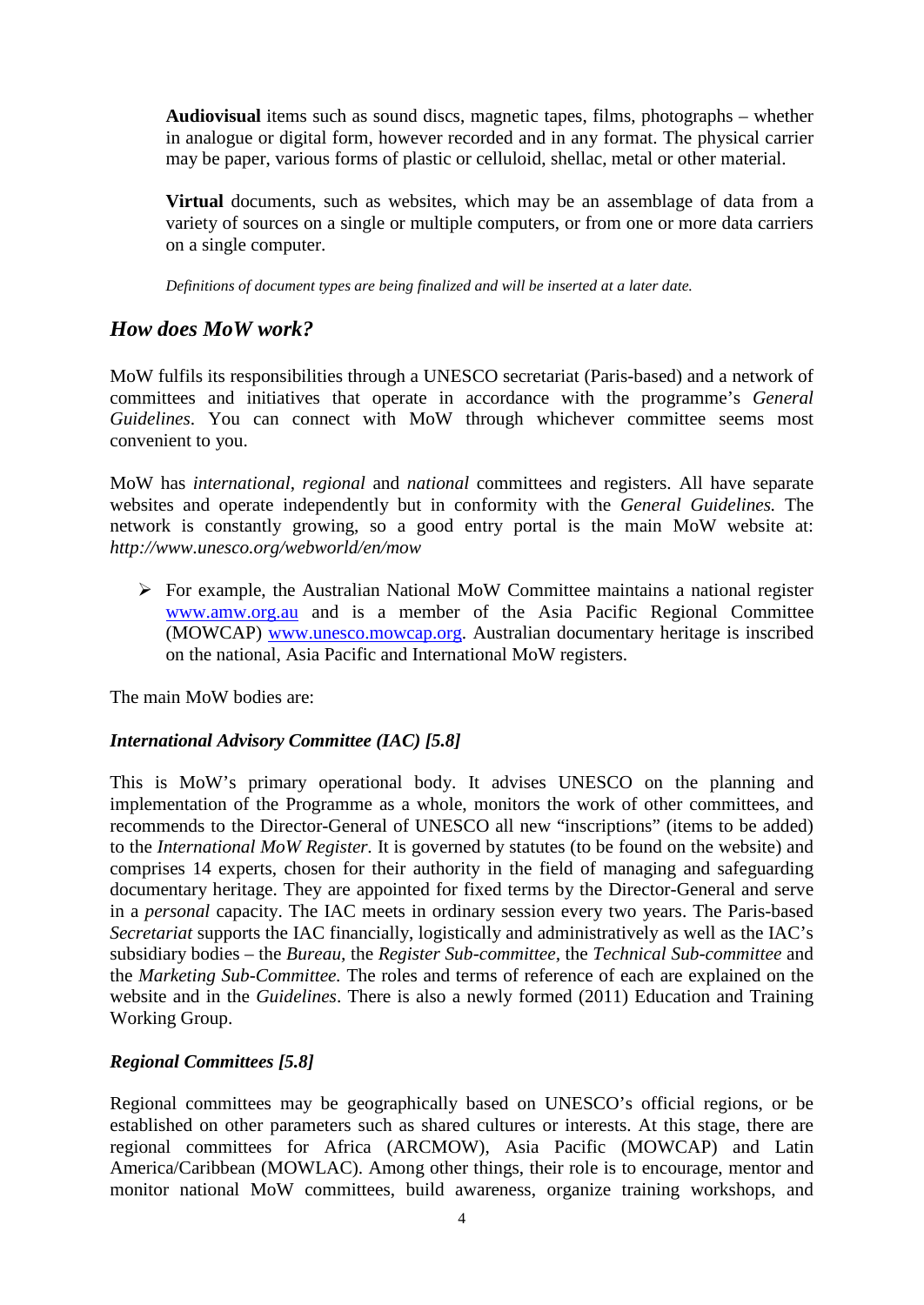maintain regional registers. Each has its own statutes and methods of operation. Like the IAC, appropriate sub-committees are established to progress its work.

## *National Committees [5.7]*

National MoW committees are bodies created and recognized by the UNESCO National Commission in the country concerned. Their activities may include maintaining a national MoW register, training and awareness-raising. Membership and statutes are established by the UNESCO National Commission. Different countries use different approaches. For example, some committees comprise representatives of appropriate institutions and government ministries; others comprise individuals from a variety of professional backgrounds who are appointed for their subject expertise.

 $\triangleright$  At the time of writing, there are about 60 national MoW committees operating. See *[http://www.unesco.org/new/en/communication-and-information/flagship-project-activities/memory-of](http://www.unesco.org/new/en/communication-and-information/flagship-project-activities/memory-of-the-world/about-the-programme/national-memory-of-the-world-committees/)[the-world/about-the-programme/national-memory-of-the-world-committees/](http://www.unesco.org/new/en/communication-and-information/flagship-project-activities/memory-of-the-world/about-the-programme/national-memory-of-the-world-committees/)*

## *Why the registers? [4]*

The registers are the most visible means of achieving the objectives of MoW. They help to make an abstract ideal – the preservation of documentary heritage – accessible and concrete. By progressively identifying, recognizing and highlighting significant and irreplaceable documentary heritage, the larger objectives of preservation, access and awareness are promoted and advanced. The inscription of an item on any MoW register is an **affirmation** by UNESCO of its permanent value and significance. It also raises the stature of the institution that holds the item(s). Over time, the registers will contribute to rebalancing perceptions and understanding of world history by making little known documentary heritage more visible.

## *Where can I see the registers?*

The registers can be seen on line. They are accessible on the UNESCO MoW website or the websites of regional and national committees. Each inscription includes summary information and pictures; if the items have been digitized and are accessible on line there might be a link to them. For more detail, the main sections of the nomination documents themselves can also be read on line. Access to the content of a growing number of items listed on a Memory of the World register is also being developed through a partnership with the World Digital Library, UNESCO and the custodial institutions.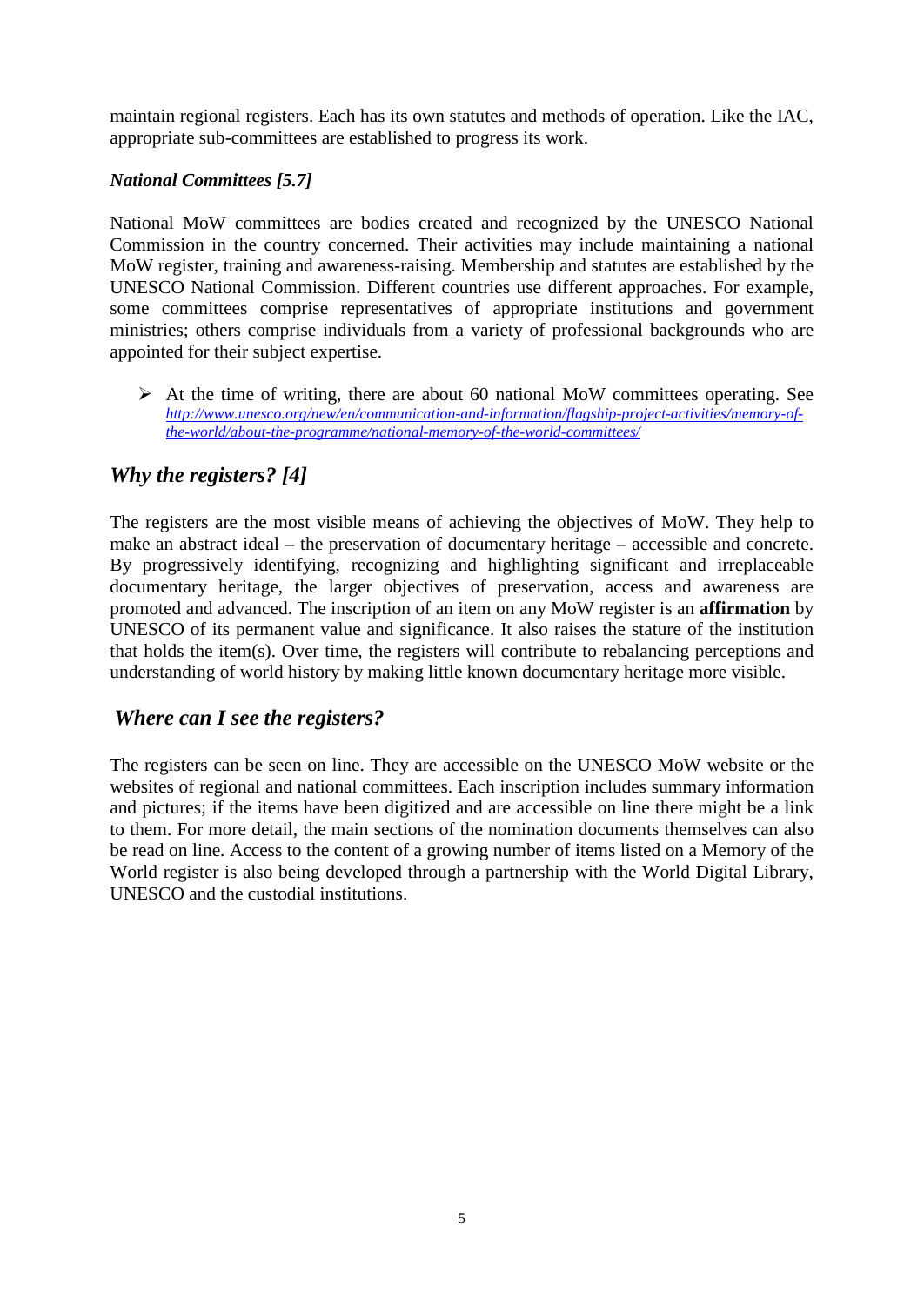## **2 The Registers**

## *Why are there different registers?*

There are different registers to intensify the work of preserving documentary heritage, and to weave Memory of the World's net more tightly. There are separate **international, regional** and **national** MoW registers.

The inscriptions in each register are based on *essentially* the same criteria, adapted to the cultural setting in which it belongs. Each register is separately administered by the relevant international, regional or national MoW committee. **The fundamental difference among the registers is the** *extent of geographic influence* **of the documentary heritage that they include.**

The oldest, largest and best known is the *International MoW Register.* It began in 1997 and for many years it was the only MoW register. The other registers have been created more recently.

The world's documentary heritage is so vast and complex that a *single* register would be unwieldy and unworkable. Geographically-based registers also allow *appropriate regional and national expertise* and local resources to be applied to assessing nominations in a way that would never be possible if there was only a single register.

**The registers are not intended to be a hierarchy.** In UNESCO's eyes, all are equally important and all inscriptions have equal value in the sense that UNESCO endorses/recognizes the significance of every inscription.

*Every MoW register has its own nomination process and timeframe. For simplicity, this Companion focuses on the process of nominating to the International MoW Register. However, the same steps and issues apply to all other MoW registers. The regional or national MoW committee concerned can provide the nomination information and forms for its own register.* 

## *Why nominate? What is the benefit?*

## **Being inscribed on a MoW register is not an end in itself. It is a beginning.**

Inscription on a register publicly affirms the world significance of the documents and makes them better known. They become part of the visible continuum of documents that have had a substantial impact on cultural and social history, causing history to be re-interpreted over time. Inscription encourages accessibility and attracts publicity. It carries the symbolic weight of UNESCO endorsement and the right to use the MoW logo, which is in itself an affirmation of UNESCO's recognition. It is therefore a source of pride and distinction. The stature of your documentary heritage and/or your institution benefits by association with the inscriptions already on the registers; and it visibly justifies government or other expenditure on your institution and the documentary heritage in its care.

There is a strategic value in the inscription of your heritage in one of the registers. It varies according to circumstances. It reflects positively on the organization responsible for its safety, care and preservation. Sometimes it can help to attract sponsorship and funding to protect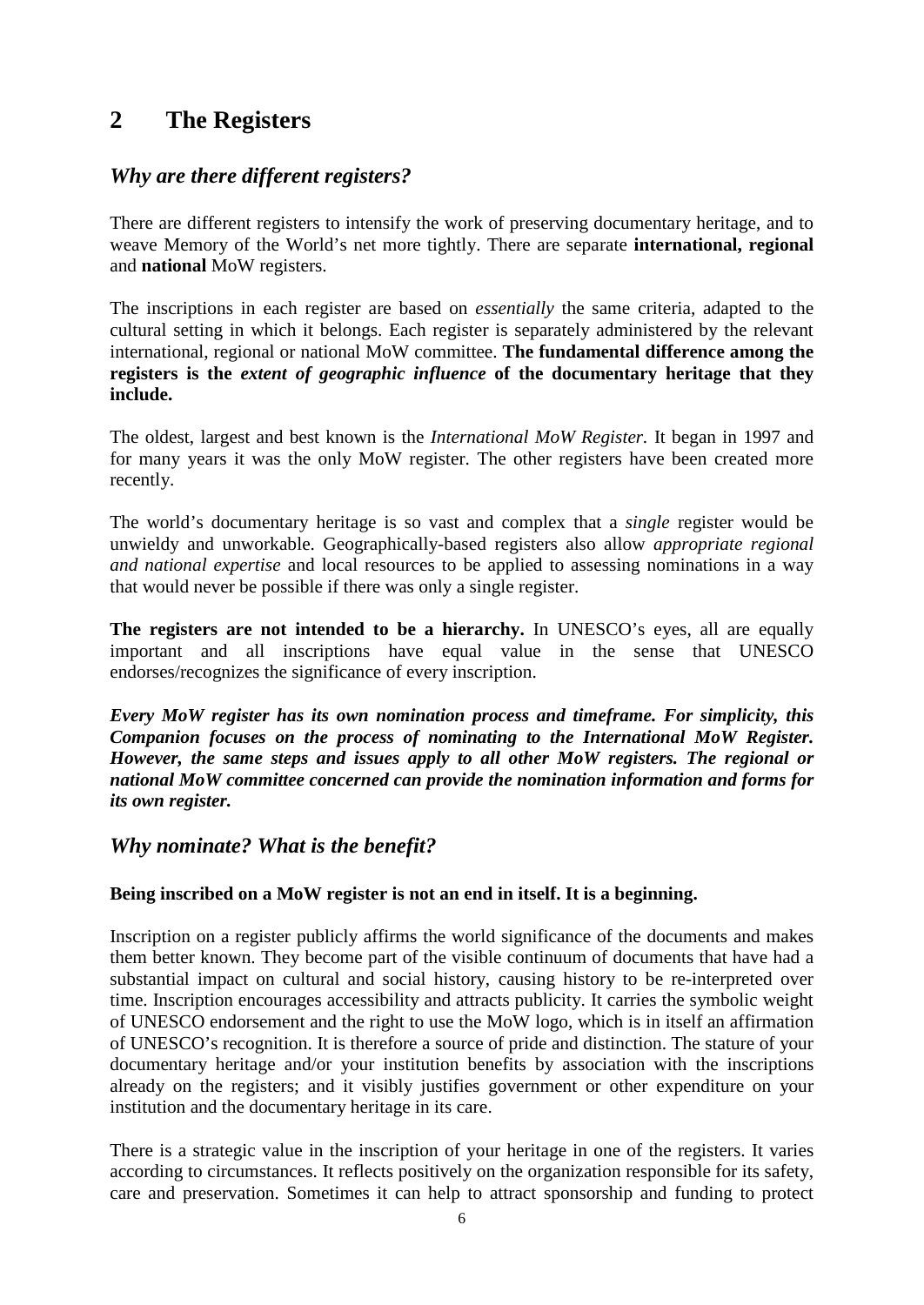heritage under threat. Sometimes it has the effect of making the documentary heritage more secure. There are cases on record where inscription has even saved an entire archival institution from closing and being dismantled.

## *Who can nominate?*

## **Anyone can nominate an item for inscription in a register.**

In practice, most nominations come from institutions, such as libraries, archives or museums, that propose items that are in their own custody. They are best placed to provide the kind of information needed by the Secretariat for assessment purposes. But nominations also come from a range of private and public organizations, from international associations and from private individuals.

If you are nominating an item for inscription to a regional or the international register, it is a good idea to involve your national MoW committee (if there is one) in the process. It is not compulsory – but if your national MoW committee or National Commission for UNESCO supports your nomination, its endorsement will be taken into account in the assessment process.

## *What's the process? Is it competitive? Are there quotas? Can I get help?*

**Nomination is not competitive.** Every nomination is judged against the criteria. Either it satisfies them or it does not.

Generally, there is currently no overall limit to the number of nominations that will be accepted from each country or organization. For the International MoW Register **only,** there is a limit of two nominations per country in each two-year cycle: this is a practical way of managing the workload. (If more than two nominations are received, the national MoW committee of that country – or if there is none, the UNESCO National Commission and/or relevant regional committee, will be asked to adjudicate on their priority). However, that limit **does not apply** to joint nominations involving a partnership between institutions in two or more countries, and they are not counted as part of the quota of each participating country. UNESCO fosters international cooperation.

**If you need help in preparing your nomination** you can ask any MoW national or regional committee, or you can ask the Secretariat to refer you to a mentor who can explain the range of information you need to compile and how to compile it (this is called technical help). Of course, there are protocols: the mentor **cannot** prepare your case for you and **cannot e**xpress an opinion on whether your nomination has a good chance of success.

**There are deadlines.** The international and regional registers, and most national registers, accept nominations on the basis of a two-year cycle. Your nomination must be received before the announced closing date or it will be considered in the following cycle. For example, the closing date for the International MoW Register is normally 31 March in the *even* years – for example 2012 or 2014 – and it is strictly observed. The final decisions on nominations are made in the *odd* years – for example, 2013 or 2015.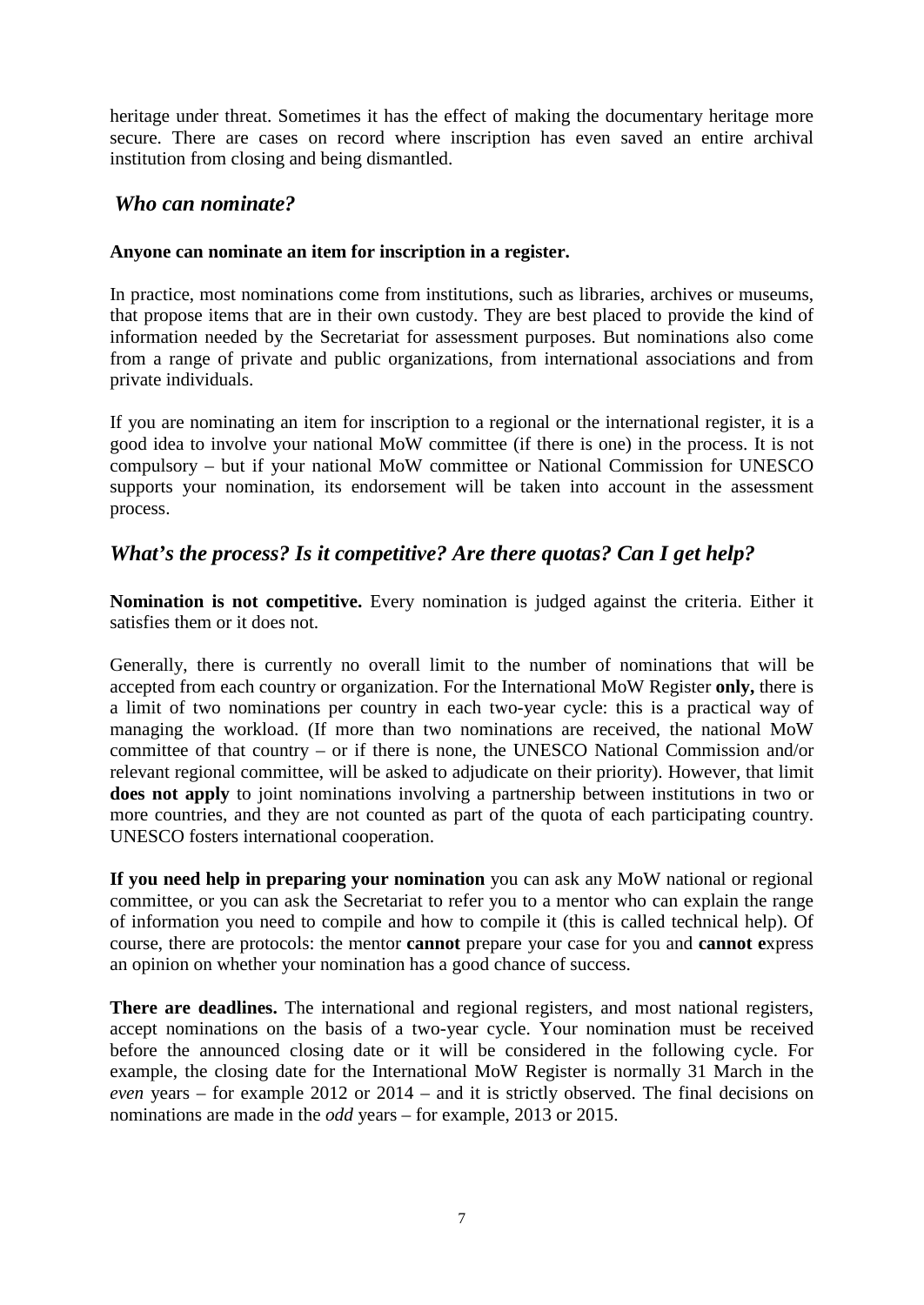## **3 Constructing a nomination – a guide to completing the form**

An annotated copy of the nomination form for the **International MoW Register** can be found at the end of this document. The form can be downloaded from *[http://www.unesco.org/new/fileadmin/MULTIMEDIA/HQ/CI/CI/pdf/mow/MoW%20Nomination%20form%20ne](http://www.unesco.org/new/fileadmin/MULTIMEDIA/HQ/CI/CI/pdf/mow/MoW%20Nomination%20form%20new.doc) [w.doc](http://www.unesco.org/new/fileadmin/MULTIMEDIA/HQ/CI/CI/pdf/mow/MoW%20Nomination%20form%20new.doc)* and used as an expandable electronic **template**. (Like all forms, it may be amended from time to time).

The annotations explain how each section of the form is to be completed. The information below is an extended commentary on the "heart" of any nomination:

- $\triangleright$  The criteria for inscription
- $\triangleright$  The "contextual information" that assists the assessment.

## *The criteria (section 5 of the form)*

This is where you present **the case for inscription** by demonstrating how the documentary heritage you are nominating satisfies the criteria. Let us look at them in turn:

## **Authenticity [4.2.3]**

Is the heritage – whether a single document or a group of documents – what it appears to be or claims to be? Is the **provenance –** the history of the documents and the chain of ownership – reliably known? There are endless historical examples of fakes and forgeries – copies or replicas that purport to be originals, deliberate hoaxes or deceptions, "real" documents whose content has been altered, and so on. These documents can take any form.

 Example: The NOVA *"Viking Deception*" website lists a number of famous hoaxes: *<http://www.pbs.org/wgbh/nova/vinland/fakes.html>*

Establishing authenticity is not necessarily a simple issue. Digital technology provides vast possibilities for manipulating text, images and sounds in ways that leave no trace of the alteration.

Sometimes originals no longer exist, and establishing authenticity becomes a matter of identifying historical copies, which may in turn have their own original and distinguishing features as, for example, in the case of mediaeval manuscripts. Audiovisual media, in particular, are readily copied and originals may no longer exist. The oldest carrier may not necessarily have the most authentic content. Films and photographs can be altered in a variety of ways to change their content.

## **World significance; unique and irreplaceable [4.2.4]**

These terms are frequently misunderstood, leading to unsustainable and unprovable claims in nominations. They can be interpreted in different ways in different places, or according to whether the viewpoint is from north or south, east or west. The key question is: what **influence** did the documentary heritage have, or does it represent, and how widely was that effect felt geographically? Influence can be direct and immediate, or indirect and subtle and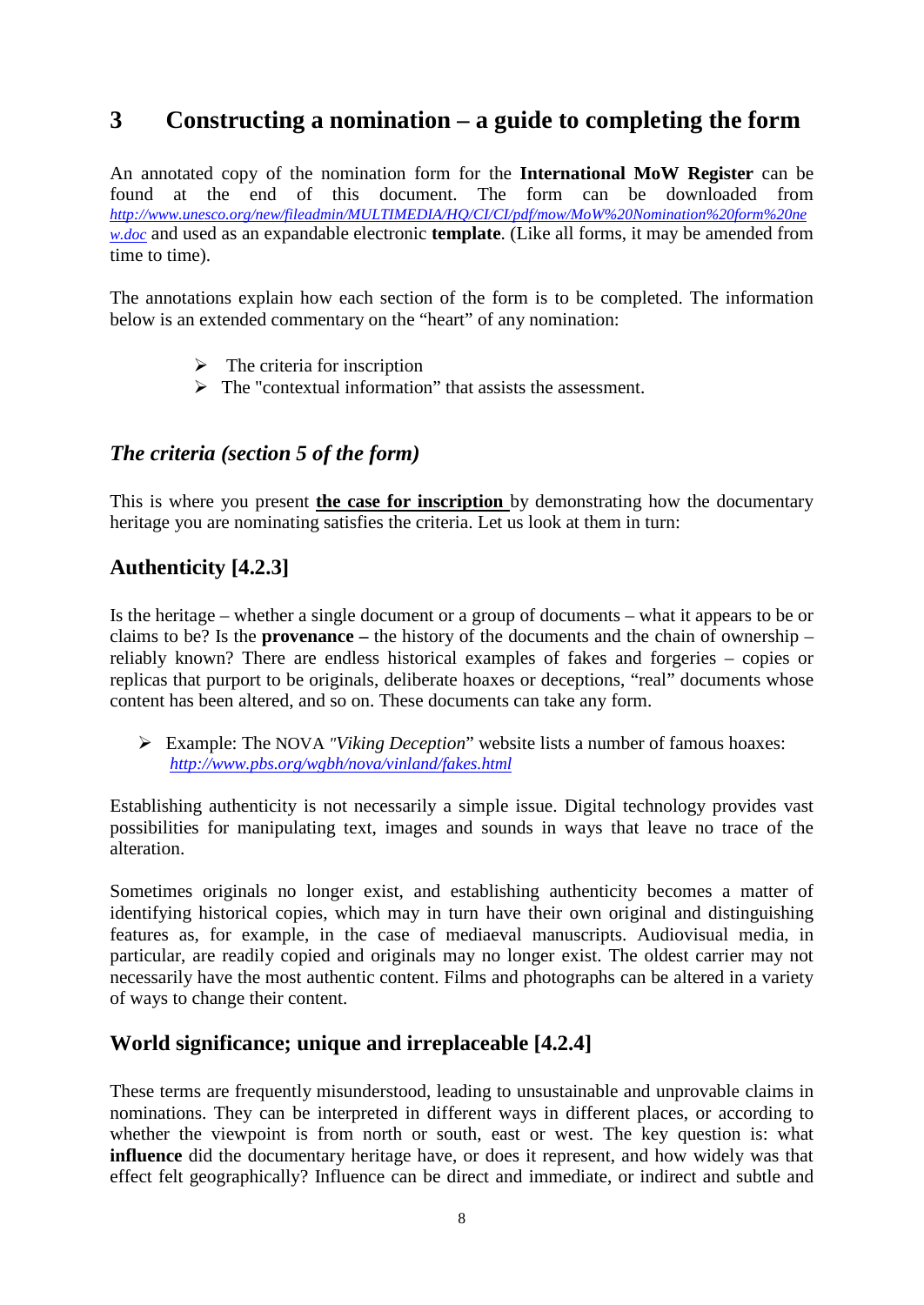only discernible over time. Sometimes it can be measured numerically (for example, through an Internet search); sometimes it can be inferred because of events that followed its creation.

It is sometimes said that history is written by the "winners". But at times the "losers" also had a voice and an influence as well, and over time the MoW registers can try to redress that balance.

But in answering the wider question of **value** and **influence**: consider how much would it really matter if the documentary heritage was lost? Would this loss impoverish the global heritage? How much influence has it really had on the course of history? Or does it contain information (such as film footage or audio recordings of extinct species) whose loss would really impoverish the global memory?





- *Examples: Codex from the Marquisate of the Oaxaca valley, Mexico [http://www.unesco.org/new/fileadmin/MULTIMEDIA/HQ/CI/CI/pdf/mow/nomination\\_forms/Codices%](http://www.unesco.org/new/fileadmin/MULTIMEDIA/HQ/CI/CI/pdf/mow/nomination_forms/Codices%20from%20the%20Oaxaca%20Valley%20%20Nomination%20Form.pdf) [20from%20the%20Oaxaca%20Valley%20%20Nomination%20Form.pdf](http://www.unesco.org/new/fileadmin/MULTIMEDIA/HQ/CI/CI/pdf/mow/nomination_forms/Codices%20from%20the%20Oaxaca%20Valley%20%20Nomination%20Form.pdf)*
- *Memory of the Suez Canal, Egypt [http://www.unesco.org/new/fileadmin/MULTIMEDIA/HQ/CI/CI/pdf/mow/nomination\\_forms/egypt\\_suez](http://www.unesco.org/new/fileadmin/MULTIMEDIA/HQ/CI/CI/pdf/mow/nomination_forms/egypt_suez_canal.pdf) [\\_canal.pdf](http://www.unesco.org/new/fileadmin/MULTIMEDIA/HQ/CI/CI/pdf/mow/nomination_forms/egypt_suez_canal.pdf)*

**Unique** means one-of-a-kind – it is not the same as **rare** (see below). It usually applies to an original document, or a document which has defining characteristics that are not shared by any other document which may be similar to it.

**Irreplaceable** reinforces the value of uniqueness: no copy or surrogate can have the same significance or intrinsic character as the unique original.

The importance of the **carrier** as well as the **content** matters here. There is sometimes a critical relationship between the two, with one shaping the other, and the artefact value of the carrier also has to be appreciated. Some documents (such as those utilizing certain photographic colour processes) cannot be replicated exactly by any known technology. A photographic or digital copy of a mediaeval manuscript is very different object? from the original, even if the textual content can still be read easily.

## **Individual criteria [4.2.5]**

The third test is whether the documentary heritage meets **one or more** of the following criteria. **It does not have to meet all of them,** but it is useful to respond to those that it does meet:

*1 Time:* What can you say about the ways in which the documentary heritage reflects the time of its creation? Times change: there are periods of political, cultural or social change, of evolution of ideas and beliefs, of revolution and regression, of contact between peoples of contrasting cultures. Does the document(s) help us to better understand a particular period in history?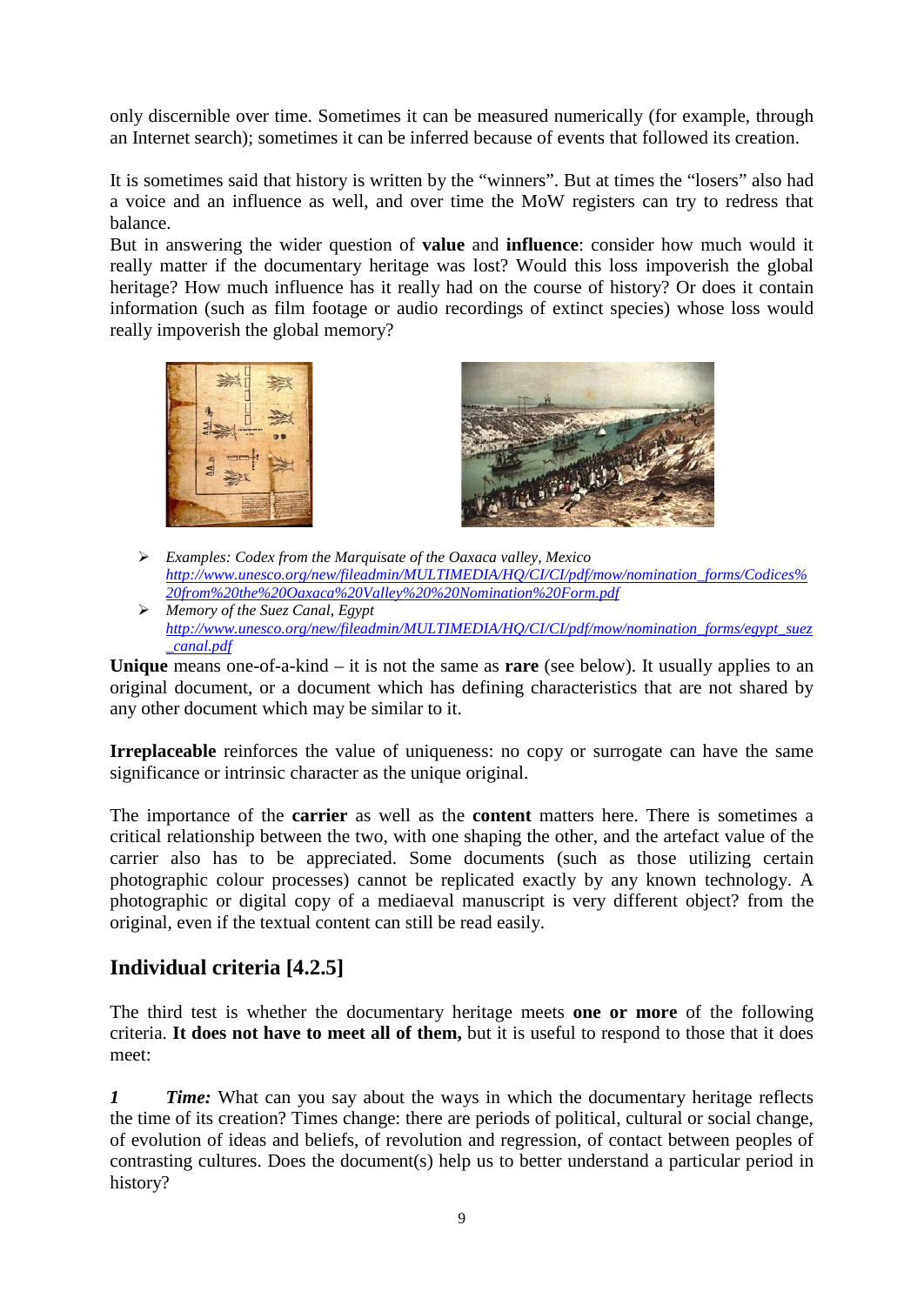Documentary heritage does not have to be "old" to be of significance. The concept of antiquity is relative: in some countries, documents dating back 100 years are seen as "recent"; in others, they are seen as "old". Documents from the recent past may be significant for their ability to demonstrate the impact of an important event or movement.

*Examples: Hittite cuneiform tablets from Bogazköy, Turkey*

*[http://www.unesco.org/new/fileadmin/MULTIMEDIA/HQ/CI/CI/pdf/mow/nomination\\_forms/turkey\\_hittite\\_cunei](http://www.unesco.org/new/fileadmin/MULTIMEDIA/HQ/CI/CI/pdf/mow/nomination_forms/turkey_hittite_cuneiform_tablets_bogazkoy.pdf) [form\\_tablets\\_bogazkoy.pdf](http://www.unesco.org/new/fileadmin/MULTIMEDIA/HQ/CI/CI/pdf/mow/nomination_forms/turkey_hittite_cuneiform_tablets_bogazkoy.pdf)*

 *Tuol Sleng Archive, Cambodia: [http://www.unesco.org/new/fileadmin/MULTIMEDIA/HQ/CI/CI/pdf/mow/nomination\\_forms/cambodia\\_](http://www.unesco.org/new/fileadmin/MULTIMEDIA/HQ/CI/CI/pdf/mow/nomination_forms/cambodia_tuol_sleng_genocide_museum_archive.pdf) [tuol\\_sleng\\_genocide\\_museum\\_archive.pdf](http://www.unesco.org/new/fileadmin/MULTIMEDIA/HQ/CI/CI/pdf/mow/nomination_forms/cambodia_tuol_sleng_genocide_museum_archive.pdf)*

*2 Place:* Documentary heritage may be significant because of its cultural and historical value for a particular place or region. Was the location important because of its association with historical events? Did the location influence the nature of those events? Was it the birthplace of political, social or religious movements that had an impact on later history? Did the environment itself influence the way in which those movements developed? How do the documents provide evidence of this?

- *Examples: Construction and Fall of the Berlin Wall and the Two-Plus-Four-Treaty of 1990, Germany [http://www.unesco.org/new/fileadmin/MULTIMEDIA/HQ/CI/CI/pdf/mow/nomination\\_forms/Germany](http://www.unesco.org/new/fileadmin/MULTIMEDIA/HQ/CI/CI/pdf/mow/nomination_forms/Germany%20Berlin%20Wall.pdf) [%20Berlin%20Wall.pdf](http://www.unesco.org/new/fileadmin/MULTIMEDIA/HQ/CI/CI/pdf/mow/nomination_forms/Germany%20Berlin%20Wall.pdf)*
- *Commemorative Stela from Nahr el-Kalb, Lebanon [http://www.unesco.org/new/fileadmin/MULTIMEDIA/HQ/CI/CI/pdf/mow/nomination\\_forms/Commemo](http://www.unesco.org/new/fileadmin/MULTIMEDIA/HQ/CI/CI/pdf/mow/nomination_forms/Commemorative%20stela%20of%20Nahr%20el-Kalb%20Mount%20Lebanon.pdf) [rative%20stela%20of%20Nahr%20el-Kalb%20Mount%20Lebanon.pdf](http://www.unesco.org/new/fileadmin/MULTIMEDIA/HQ/CI/CI/pdf/mow/nomination_forms/Commemorative%20stela%20of%20Nahr%20el-Kalb%20Mount%20Lebanon.pdf)*

*3 People:* Do the documents have an intrinsic association with the life and work of a person or people or cultural group that have or had some wider, major impact? It may be in any field: literature, music, arts, sciences, politics, religion, sports….? More broadly, do the documents depict wider social or political movements?

- *Examples: The Constantine Collection, Trinidad and Tobago [http://www.unesco.org/new/fileadmin/MULTIMEDIA/HQ/CI/CI/pdf/mow/nomination\\_forms/Trinidad%](http://www.unesco.org/new/fileadmin/MULTIMEDIA/HQ/CI/CI/pdf/mow/nomination_forms/Trinidad%20Constantine.pdf) [20Constantine.pdf](http://www.unesco.org/new/fileadmin/MULTIMEDIA/HQ/CI/CI/pdf/mow/nomination_forms/Trinidad%20Constantine.pdf)*
- *Nikola Tesla's Archive, Serbia [http://www.unesco.org/new/fileadmin/MULTIMEDIA/HQ/CI/CI/pdf/mow/nomination\\_forms/serbia\\_nik](http://www.unesco.org/new/fileadmin/MULTIMEDIA/HQ/CI/CI/pdf/mow/nomination_forms/serbia_nikola_tesla_archive.pdf) [ola\\_tesla\\_archive.pdf](http://www.unesco.org/new/fileadmin/MULTIMEDIA/HQ/CI/CI/pdf/mow/nomination_forms/serbia_nikola_tesla_archive.pdf)*

*4 Subject and theme:* Does the documentary heritage demonstrate an important subject or major theme or development in the march of history? For example, great inventions – everything from the wheel to the internet – have shaped the course of history and the progress and development of nations and societies. The emergence of the concept of the nation state (the basis for the structure of UNESCO) was an historical evolution.

- *Examples: Patent DRP 37435 "Vehicle with gas engine operation" submitted by Carl Benz, Mannheim (29 January 1886 Germany) [http://www.unesco.org/new/fileadmin/MULTIMEDIA/HQ/CI/CI/pdf/mow/nomination\\_forms/germany%](http://www.unesco.org/new/fileadmin/MULTIMEDIA/HQ/CI/CI/pdf/mow/nomination_forms/germany%20Benz.pdf) [20Benz.pdf](http://www.unesco.org/new/fileadmin/MULTIMEDIA/HQ/CI/CI/pdf/mow/nomination_forms/germany%20Benz.pdf)*
- *Human Rights Archives: Argentina, Cambodia, Dominican Republic, etc. <http://www.unesco.org/webworld/en/mow-register>*

*5 Form and style:* Documents have changed their character and proliferated in many directions during the course of history. Carriers are objects as well as containers of information or "content". Sometimes the form and style is related to social or industrial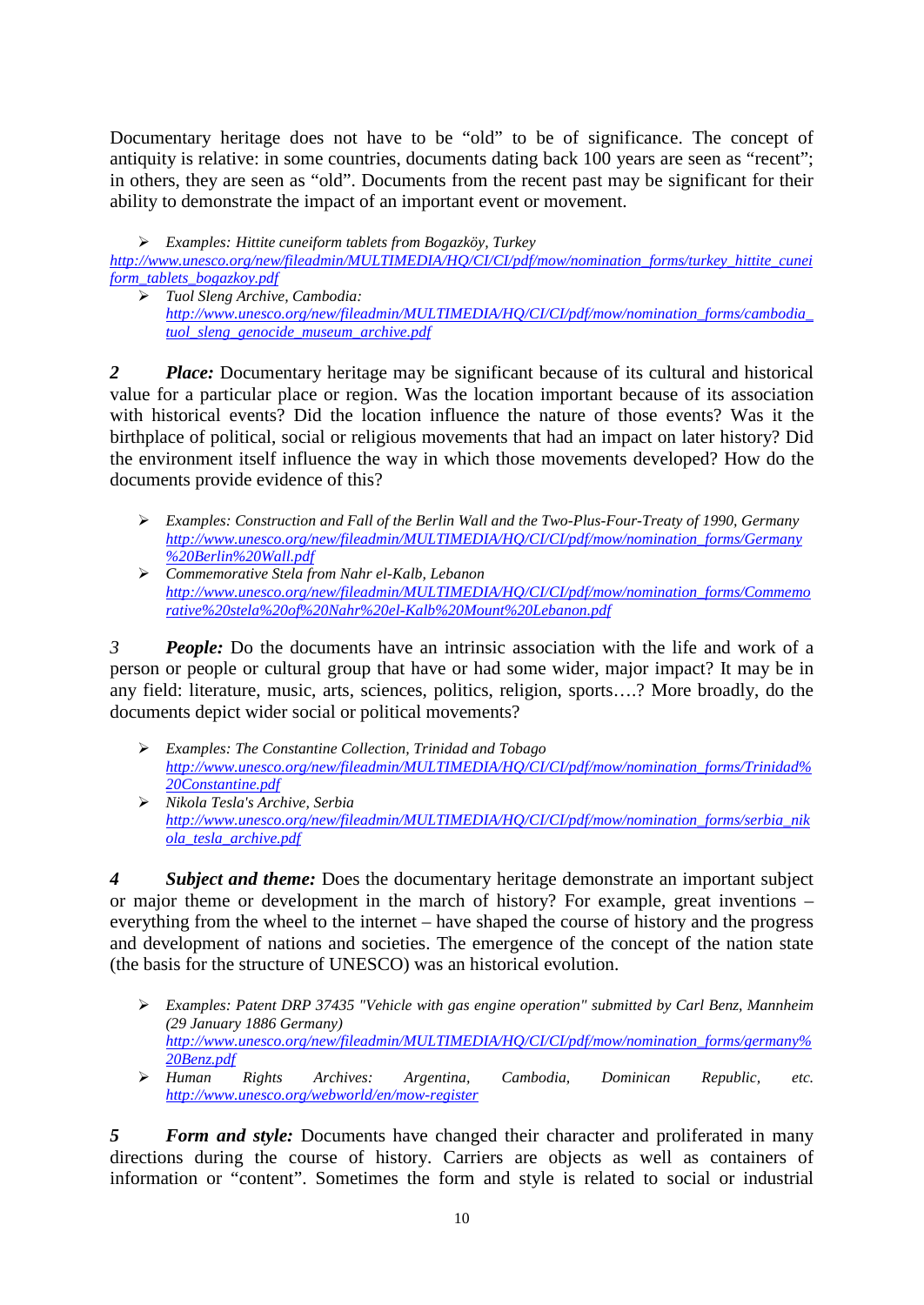conventions or to particular periods in history. Is there anything **outstanding** about the form and style of your particular document(s) – aesthetically, industrially? Is it an example of a style now disappeared or disappearing?

- *Examples: Ancient Naxi Dongba Literature Manuscripts, China [http://www.unesco.org/new/fileadmin/MULTIMEDIA/HQ/CI/CI/pdf/mow/nomination\\_forms/china+Anc](http://www.unesco.org/new/fileadmin/MULTIMEDIA/HQ/CI/CI/pdf/mow/nomination_forms/china+Ancient+Naxi+Dongba+Literature+Manuscripts.pdf) [ient+Naxi+Dongba+Literature+Manuscripts.pdf](http://www.unesco.org/new/fileadmin/MULTIMEDIA/HQ/CI/CI/pdf/mow/nomination_forms/china+Ancient+Naxi+Dongba+Literature+Manuscripts.pdf)*
- *Sakubei Yamamoto Collection, Japan [http://www.unesco.org/new/fileadmin/MULTIMEDIA/HQ/CI/CI/pdf/mow/nomination\\_forms/japan\\_sak](http://www.unesco.org/new/fileadmin/MULTIMEDIA/HQ/CI/CI/pdf/mow/nomination_forms/japan_sakubei_yamamoto_collection.pdf) [ubei\\_yamamoto\\_collection.pdf](http://www.unesco.org/new/fileadmin/MULTIMEDIA/HQ/CI/CI/pdf/mow/nomination_forms/japan_sakubei_yamamoto_collection.pdf)*

*6 Social/spiritual/community significance:* This concept is another way of expressing the significance of a document or set of documents in terms of their spiritual or sacred values. It allows a specific community to demonstrate its emotional attachment to the document or documents, or the way in which these contribute to that community's identity and social cohesion in the present.

Application of this criterion must reflect living significance – the documentary heritage must have an emotional hold on people who are alive today. Once those who have revered the documentary heritage for its social/spiritual/community significance no longer do so, or are no longer living, it loses this specific significance and may eventually acquire historical significance.

 *Examples: Illuminated MSS of the Koran, Christian Bible, Buddhists texts, etc., woodblocks and textiles; character-based hand calligraphy; obsolete audiovisual carriers [http://www.unesco.org/new/fileadmin/MULTIMEDIA/HQ/CI/CI/pdf/mow/nomination\\_forms/slovakia\\_b](http://www.unesco.org/new/fileadmin/MULTIMEDIA/HQ/CI/CI/pdf/mow/nomination_forms/slovakia_basagic_en.pdf) [asagic\\_en.pdf](http://www.unesco.org/new/fileadmin/MULTIMEDIA/HQ/CI/CI/pdf/mow/nomination_forms/slovakia_basagic_en.pdf) [http://www.unesco.org/new/fileadmin/MULTIMEDIA/HQ/CI/CI/pdf/mow/nomination\\_forms/korea\\_trip](http://www.unesco.org/new/fileadmin/MULTIMEDIA/HQ/CI/CI/pdf/mow/nomination_forms/korea_tripitaka.pdf) [itaka.pdf](http://www.unesco.org/new/fileadmin/MULTIMEDIA/HQ/CI/CI/pdf/mow/nomination_forms/korea_tripitaka.pdf) [http://www.unesco.org/new/fileadmin/MULTIMEDIA/HQ/CI/CI/pdf/mow/nomination\\_forms/denmark\\_](http://www.unesco.org/new/fileadmin/MULTIMEDIA/HQ/CI/CI/pdf/mow/nomination_forms/denmark_hamburg_bible_bertoldus.pdf) [hamburg\\_bible\\_bertoldus.pdf](http://www.unesco.org/new/fileadmin/MULTIMEDIA/HQ/CI/CI/pdf/mow/nomination_forms/denmark_hamburg_bible_bertoldus.pdf)*

## *Contextual information* **[4.2.6]**

**These are not selection criteria**. The following information is needed to provide an intellectual and physical **context** to the nomination – to assist in assessing the nomination, and to establish how the nominated material is stored and managed.

*1 Rarity***:** A **rare** item may or may not be unique or irreplaceable: it is one of a small number of surviving exemplars of a type or class of document. The classic example is the "rare book": thousands of copies may have been printed but only a few copies are known to survive. Each one of these may have unique attributes while still sharing in the common attributes of all surviving copies.

*2 Integrity***:** A document may no longer be whole or complete, or in poor condition, and to that extent will have lost part of its integrity. For example, in the case of a paper document, individual pages may be torn or incomplete or replaced by copies, or they may be missing altogether. The document may have been altered or defaced in other ways. Archival documents may have been removed from their archival series or fonds, thus compromising their integrity.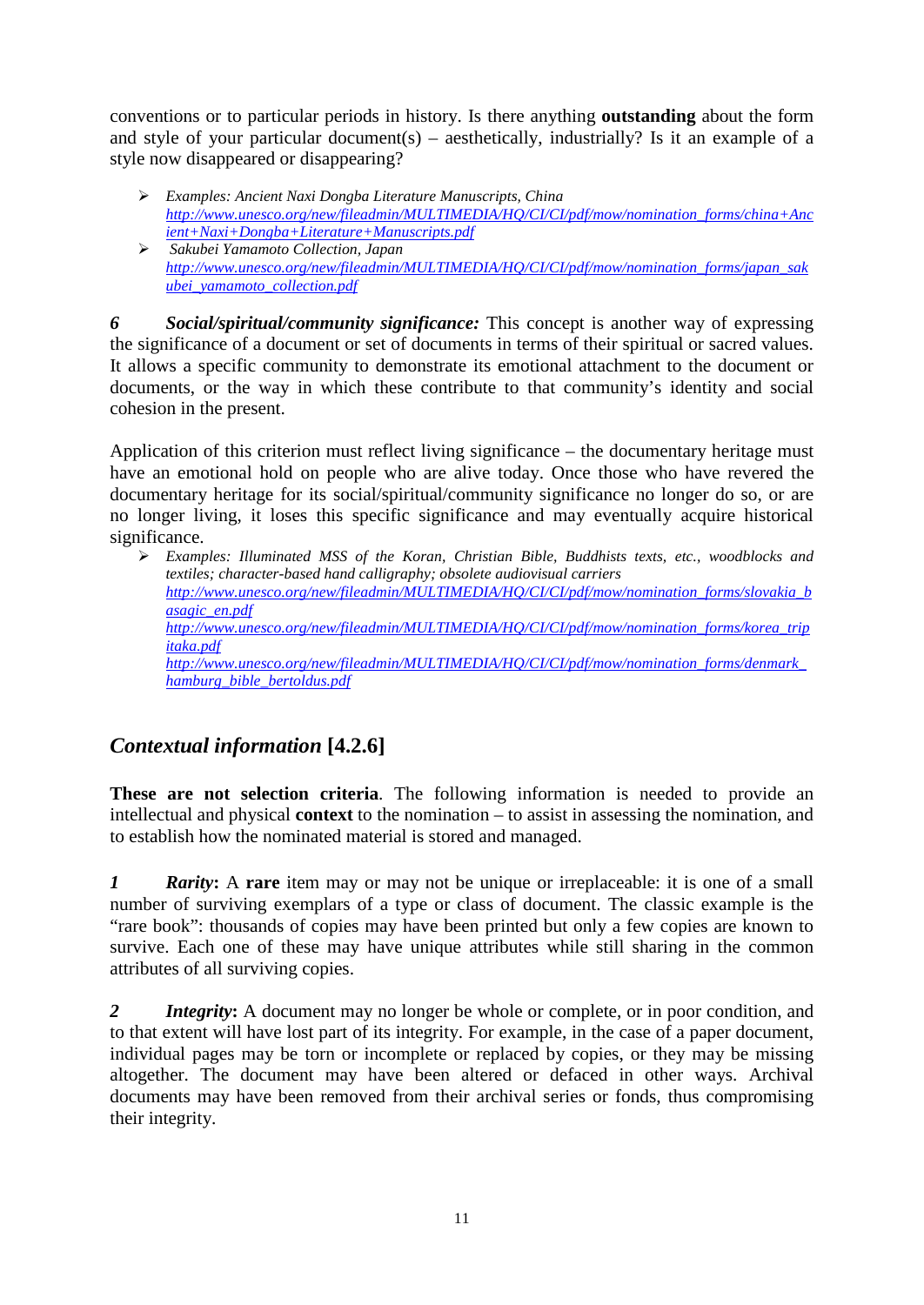In the case of *audiovisual media,* many important works survive only in incomplete form, or in "reconstructed" versions that assemble the best material from sources available at the time. Such versions may be superseded by later discoveries.

 *Example: Metropolis: [http://www.unesco.org/new/fileadmin/MULTIMEDIA/HQ/CI/CI/pdf/mow/nomination\\_forms/germany\\_](http://www.unesco.org/new/fileadmin/MULTIMEDIA/HQ/CI/CI/pdf/mow/nomination_forms/germany_metropolis.pdf) [metropolis.pdf](http://www.unesco.org/new/fileadmin/MULTIMEDIA/HQ/CI/CI/pdf/mow/nomination_forms/germany_metropolis.pdf)*

*3 Threat:* **[3.6, 4.2.4, 4.3.3, 4.4.2, 5.5]** The survival of all documentary heritage is at risk in the long term. Risk is minimized by good professional practice in handling, storage, preservation and access practice, and by the predictability and security of its custodial situation. MoW is concerned about both the short and the longer term.

Many carriers are physically and electronically vulnerable and the practicalities of preservation are often not popularly understood. Many institutions have very limited resources, facilities and skills to ensure longer-term preservation, and social, political and security conditions may not be conducive to document survival. MoW makes a judgment about the level of threat by taking all these factors into account. Inscription can sometimes significantly improve a document's safety and chances of proper care and long-term survival.

*Example[: http://www.unesco-ci.org/photos/showgallery.php/cat/523](http://www.unesco-ci.org/photos/showgallery.php/cat/523)*

**4 Management plan [4.4.2]:** A management plan is highly desirable. If you have a management plan, include it in the nomination. If you do not, give the reasons why you have none.

Management plans can be elaborate or simple but they must be **realistic**. Most institutions do not have an ideal environment or limitless funding and just have to do the best they can for the time being – and it is important that they say so!

An ideal – *repeat, ideal* – management plan would include a statement of the significance of the documentary heritage, refer to the institution's policy and procedures for access and preservation, set out a preservation budget, describe the available conservation expertise and facilities, describe the physical environment in which the documentary heritage is held (for example, air quality, temperature and humidity, shelving, security) and include a disaster preparedness strategy.

## *The virtue of brevity*

Your nomination should be comprehensive, but it should be no longer than is necessary. Filling your nomination with unnecessary repetition or arguments that do not address the criteria only makes the task of assessment more onerous. Your nomination will be judged by its quality, not its quantity. If it exceeds, say, 15 pages, you should check to see whether everything you have included is needed to make the case for inscription. There is no mandatory minimum or maximum length – just use your common sense.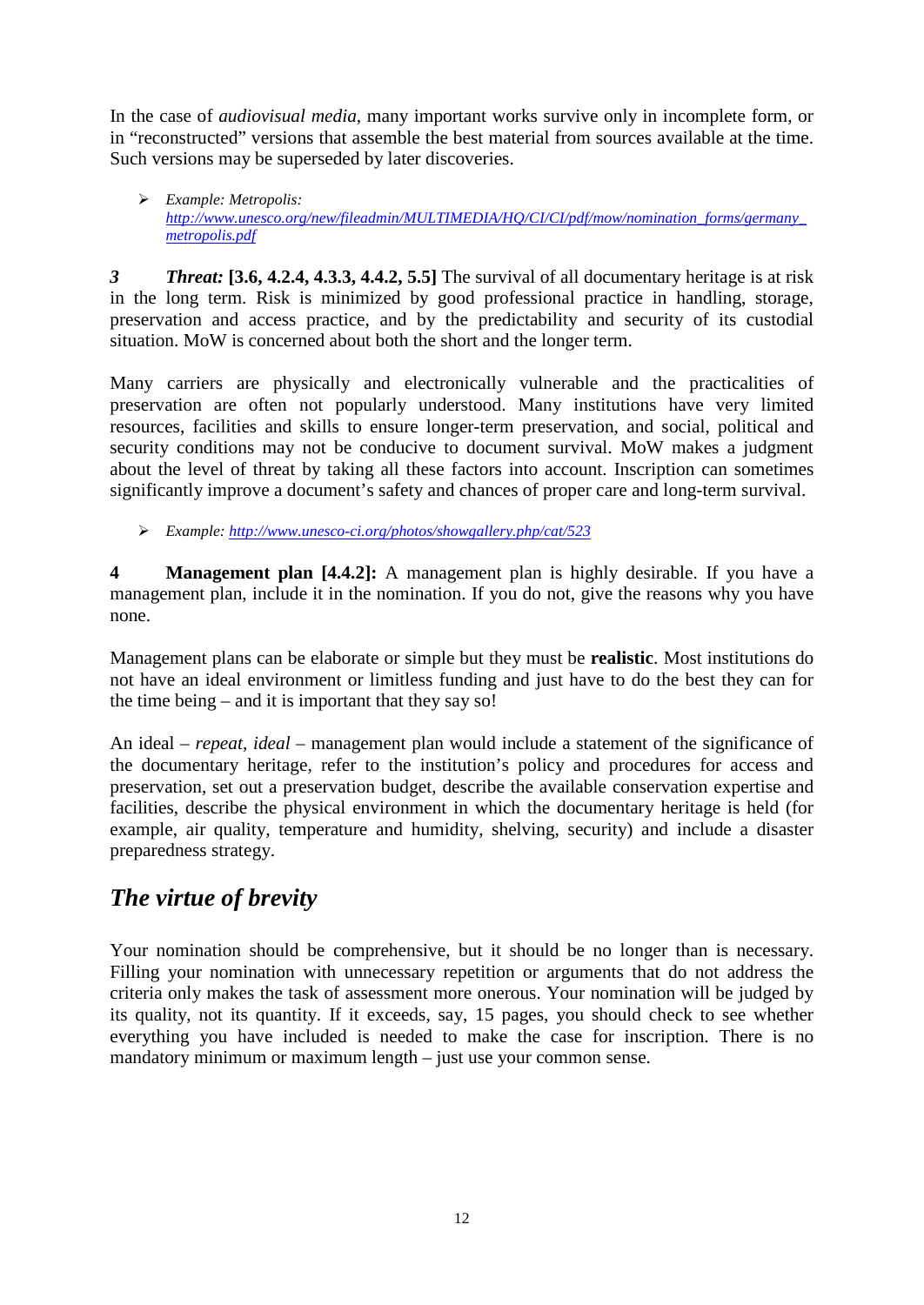## **4 The outcome: what happens after you submit a nomination?**

## *The assessment process and feedback*

After you lodge a nomination with the UNESCO Secretariat in Paris, it will acknowledge its receipt. At that point the Secretariat may request additional information if it is clear that the nomination form is incomplete.

After the closing date for nominations (31 March in the *even* years), your nomination will be assigned to a member of the *Register Sub-committee* (RSC) to research. S/he will contact referees (both those listed in your nomination and other experts) to assess the claims made against the selection criteria, and will then produce an initial report for the RSC. When the RSC convenes it will discuss the nomination and the report, and reach a preliminary opinion on whether the nomination meets the criteria, or whether (for example) further information is needed from the nominator. Following the meeting you will receive feedback on the RSC's conclusion, and any further information required will be requested. Sometimes this involves a dialogue between the nominator and the UNESCO Secretariat.

Following this phase, the Sub-committee reconvenes to finalize its views on each nomination, which are then conveyed to the MoW *International Advisory Committee* (IAC). In turn, when the IAC convenes, it considers the views of the RSC, and may also reconsider any nomination from first principles. It may, or may not, agree with the views of the RSC in each case. Finally, it arrives at a list of recommended inscriptions that are submitted to the Director-General of UNESCO. The Director-General's decision is final.

## *Announcement of inscription*

Successful nominations are announced in a press release issued by the Director-General, and all nominators are informed of the outcome by letter from the Secretariat. The new inscriptions are promptly listed on the MoW website.

## *Ceremonies and presentation of certificates with examples*

All successful nominators receive an official certificate of inscription. In the absence of any other alternative, this is simply delivered by mail. But that is simply missing an opportunity for promoting the inscription. A formal certificate presentation is potentially a high profile media event that benefits both the recipient institution and UNESCO. As its means permit, the UNESCO Secretariat will be happy to cooperate in such arrangements.

## *Publicity*

Custodians of inscribed heritage are encouraged to publicize their status and to draw public attention to the items that have been inscribed. For example, a number of institutions have placed inscribed items on public display; have digitized them so that they are readily accessible; have promoted the recognition through their website; and have sold reproductions as products. The only limitation is imagination.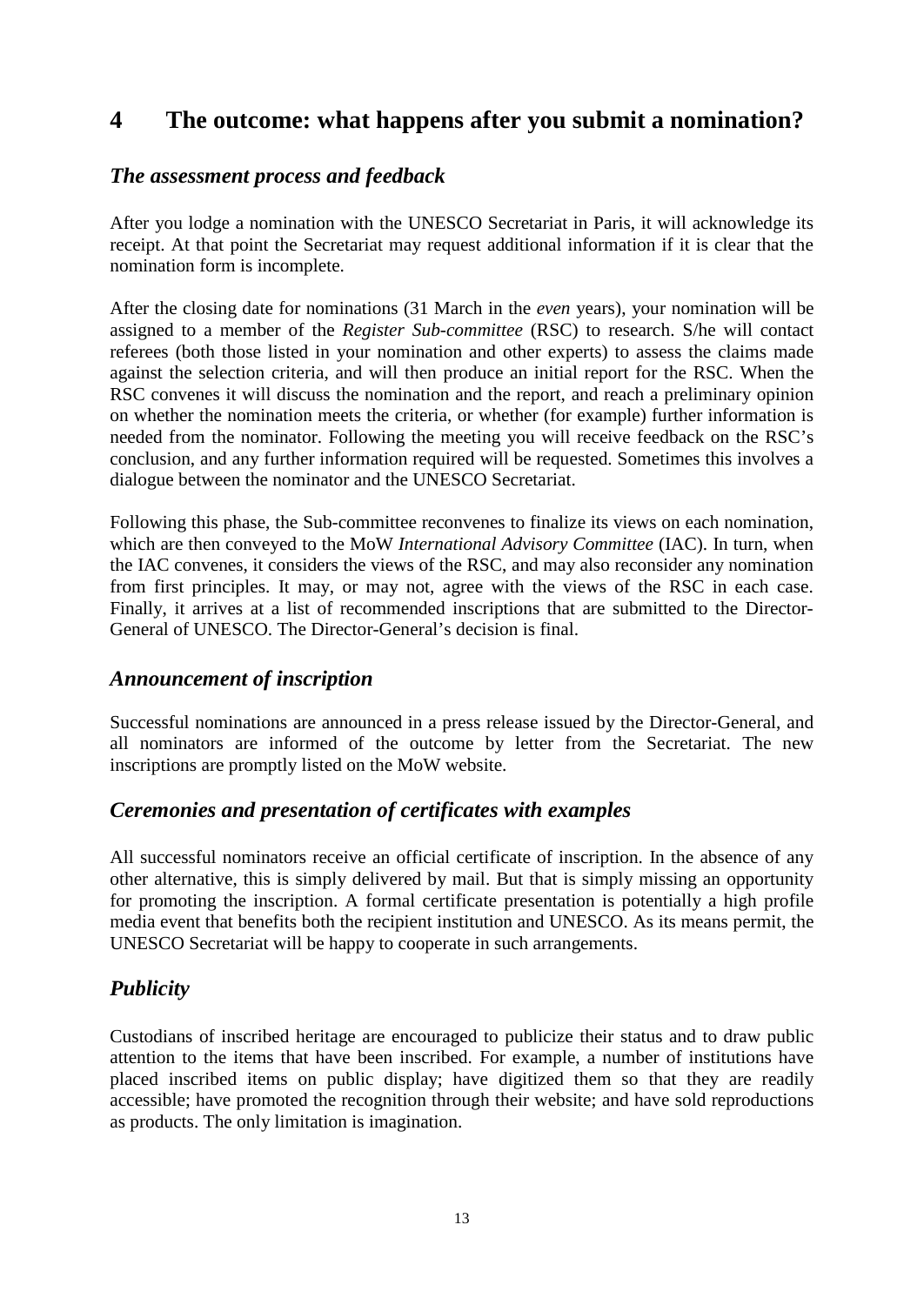## *Use of the UNESCO/MoW logo*

The use of the name and logo of UNESCO is subject to rules laid down by the governing bodies of the Organization and unauthorized use is strictly forbidden. However, custodians of inscribed heritage are entitled to use a personalized UNESCO/MoW logo, and are encouraged to do so. This is sent to custodians on demand. The *Guidelines* and request form for the use of the logo are available on the MoW website:

## $\triangleright$  Download these

*[http://www.unesco.org/new/fileadmin/MULTIMEDIA/HQ/CI/CI/pdf/mow/mow\\_guidelines\\_on\\_logo\\_use\\_en.pdf](http://www.unesco.org/new/fileadmin/MULTIMEDIA/HQ/CI/CI/pdf/mow/mow_guidelines_on_logo_use_en.pdf)*

## *What if my nomination is rejected? You can apply again…*

If your nomination is unsuccessful, you can resubmit a revised version in future rounds. If you are contemplating doing so, you should review the arguments you presented in your previous nomination, and consider whether there is additional information you could offer in support of the nomination. Take into account any feedback you received from the Secretariat; and consider whether there are additional authoritative referees who could support your case.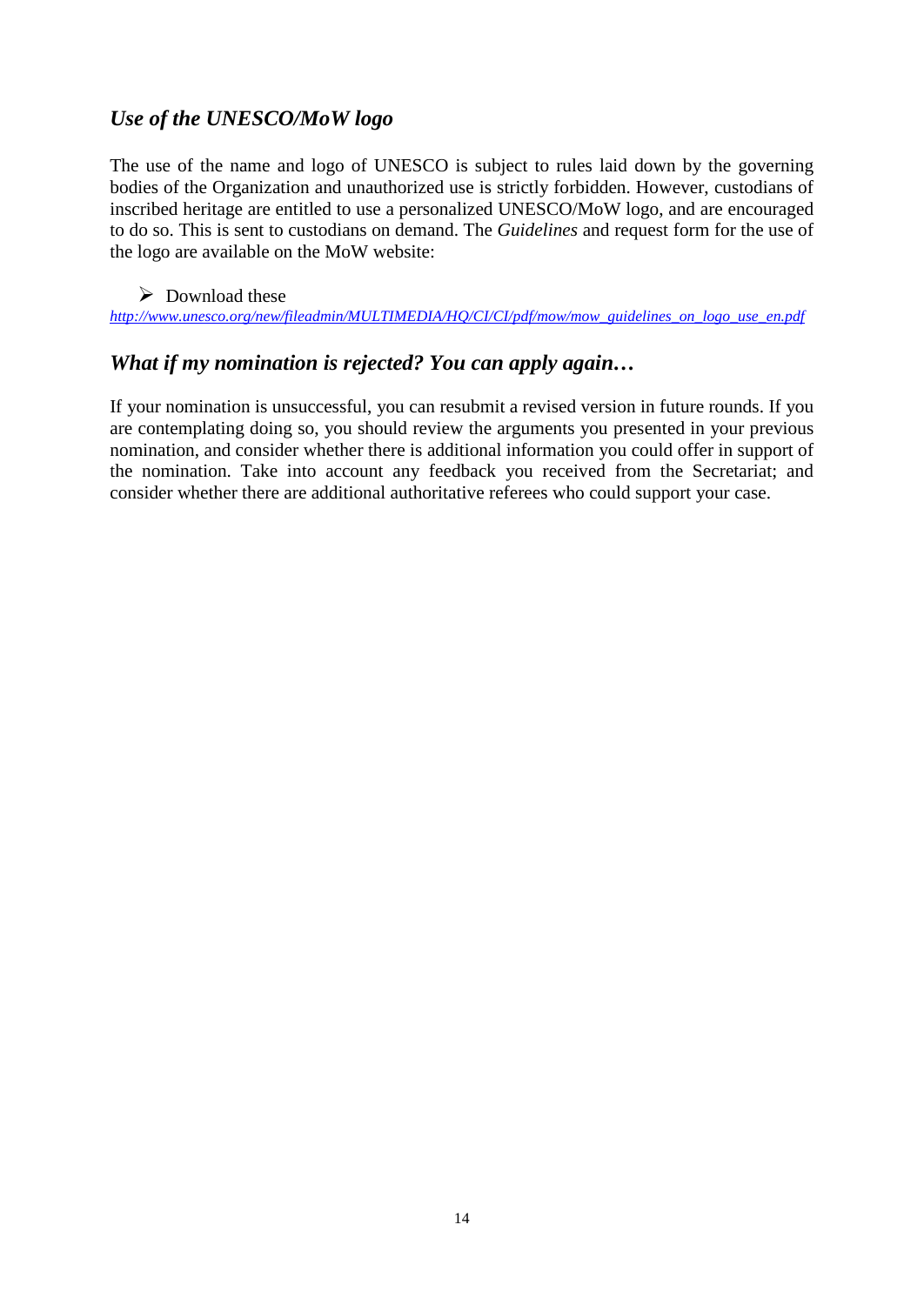## **5 FAQ**

## *Everything you wanted to know, but were afraid to ask…*

## **Digital documents, databases and websites [4.3]**

A digital document is defined by its content, its original file format (or the preservation equivalent thereof) and its resolution (where applicable). If there are clones (in the real meaning of the term), then they are identical in the same way that copies of a book from the same edition are the same. If they rest at different locations, it may be a normal process of a LOCKSS preservation strategy. There is no point in defining where the digital object sits geographically at the time as this may change as a result of the preservation strategy.

A digital document should be called a *version* of the original if the same content is stored in another file format and resolution than the original (for example, an MP 3 of an original linear wave file of, say, 96/24 resolution). This would not be considered to be the original. A wave file, however, of an original CD-Audio stream should be accepted as a preservation equivalent, although, referring to the original bit stream, it is not the same. It is unanimously recommended good practice to convert the audio CD into a wave file of the same resolution. This is the digital equivalent of binding a text into a cover for better protection.

In explaining how the document(s) meet the criteria for inscription, the nominator may wish to cite research or professional literature on digital records and their preservation in support.

## **Audiovisual documents**

Audiovisual media exist in a wide variety of analogue and digital formats. *See specific comments against the criteria in Section 3.* Identifying an "original" or earliest surviving generation is sometimes a matter of judgment.

## **Artistic, literary and musical works**

This is, by its nature, an area of unclear boundaries in which MoW has established its precedents with care.

MoW does not seek to inscribe artistic, literary or musical works as such, based purely on their artistic, literary or musical merit. However, it does inscribe documents that show the genesis of an important single work, group of works or of a whole œuvre, or depict a prominent state of a work, and/or the biographical and societal context of an important artist or work (such as first draft, fair copy, letters that show the beginning, process, or end of an outstanding work, the personal library of an artist, composer or writer, for example, with personal annotations, films or tapes with interviews). The importance can be generated by aesthetic qualities and/or impact on culture and history.

To suggest a hypothetical example, one may nominate a group of letters that reveal the relationship between two Renaissance painters. These are documents. But their actual paintings would be ineligible for nomination *unless* they had significant documentary value and satisfied the criteria for inscription on a MoW register.

 *Examples of inscriptions: Metropolis, Gutenberg Bible, Astrid Lindgren Archives, Wizard of Oz, Bayeux Tapestry, Gothic architectural drawings, Beethoven's 9th symphony MSS, the Bayasanghori Shahnameh, Carlos Gardel tango recordings, Russian posters, Song of the Nibelungs poem*: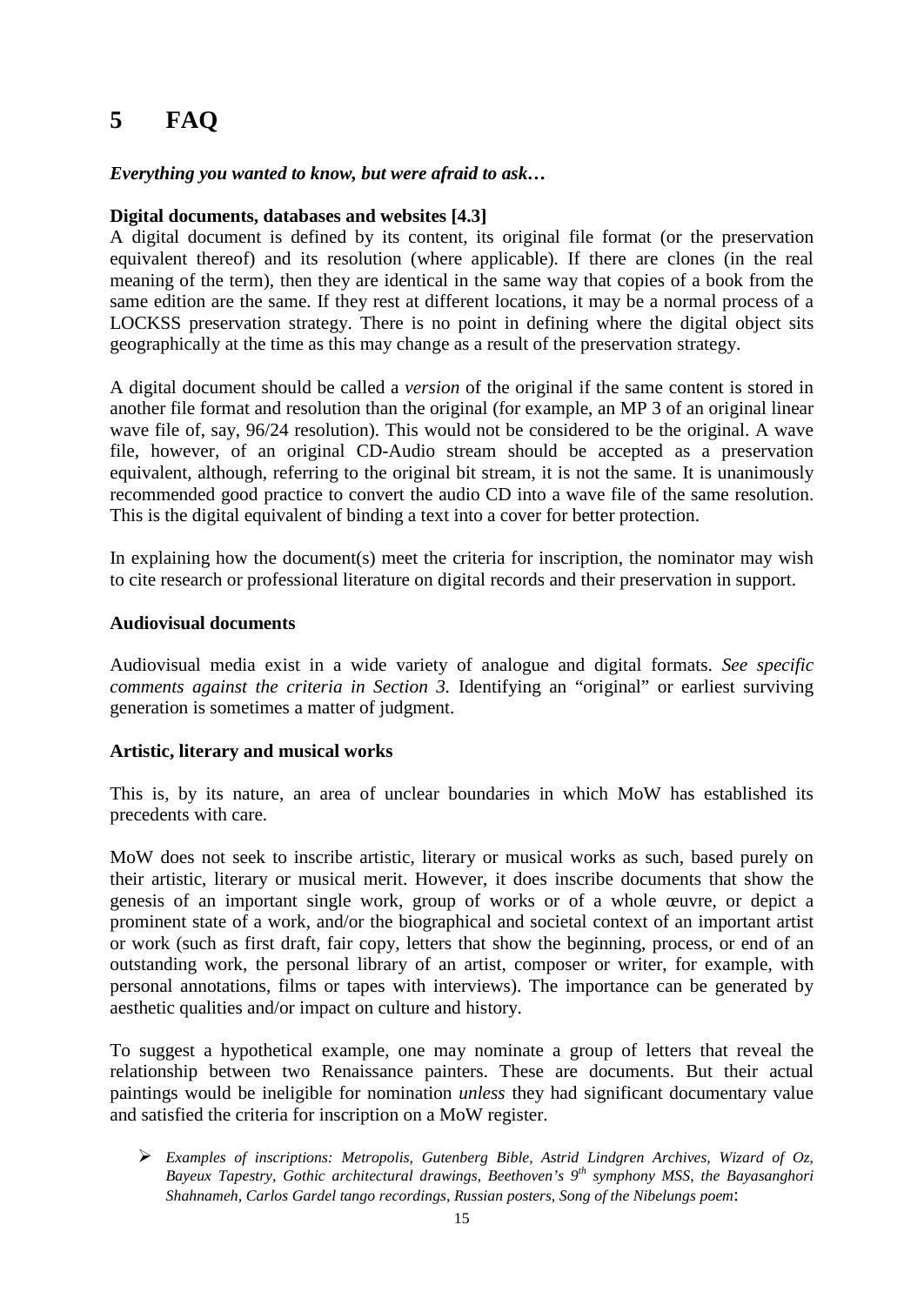*[http://www.unesco.org/new/en/communication-and-information/flagship-project-activities/memory-of](http://www.unesco.org/new/en/communication-and-information/flagship-project-activities/memory-of-the-world/register/access-by-region-and-country/)[the-world/register/access-by-region-and-country/](http://www.unesco.org/new/en/communication-and-information/flagship-project-activities/memory-of-the-world/register/access-by-region-and-country/)*

## **Exclusions from the international register [4.2.7]**

As a practical necessity, and to avoid offence, experience has shown that certain types of document should not normally be considered for inscription on the International MoW Register. *The two examples below are indicative only.*

## Papers of contemporary political leaders and political parties

Normally, these would be relevant to national or regional MoW registers, according to the due decisions of their MoW committees. However, the need to be – and to be seen to be – evenhanded and objective can conflict with the current political circumstances in which every MoW committee operates. MoW registers cannot be open to any accusations of political partisanship.

Where a national or regional committee decides to assess such material, the extent of influence needs to be weighed carefully. Is the individual or organization widely influential, for good or ill, in shaping recent history – for example, in starting or ending wars, in shaping social or political systems, or in establishing great insights or principles?

There will clearly be instances when the influence of a past political figure extends beyond national or regional boundaries. The relevant documentary heritage may then need to be assessed against the criteria for the International MoW Register.

## National constitutions and similar documents

These may be appropriate candidates for national MoW registers, but would not normally qualify for the international or regional registers because their influence is usually restricted to the country concerned. Exceptions would be documents that have clearly had wide geographic influence, for example in serving as models for other national constitutions, or in pioneering what have since become universally accepted principles.

## **"Whole institution" nominations [4.5]**

While the nomination of a collection, a fonds or a group of collections and fonds (as described in section 1) is welcome, the nomination of the *entire contents* of an archival, library or museum institution is unlikely to be successful, unless it demonstrates a significance, unity and coherence beyond the *coincidence* of material which happens to reside in the same institution. Further, such nominations do not usually meet the test of being closed and finite – the holdings of the institution are constantly changing.

For some institutions, such as official national, city and university archives or national libraries, acquisition of material is determined by legislation; jurisdiction and policy and archival fonds can be interrelated. By definition, MoW registers are very selective and seek to recognize specific heritage of outstanding significance.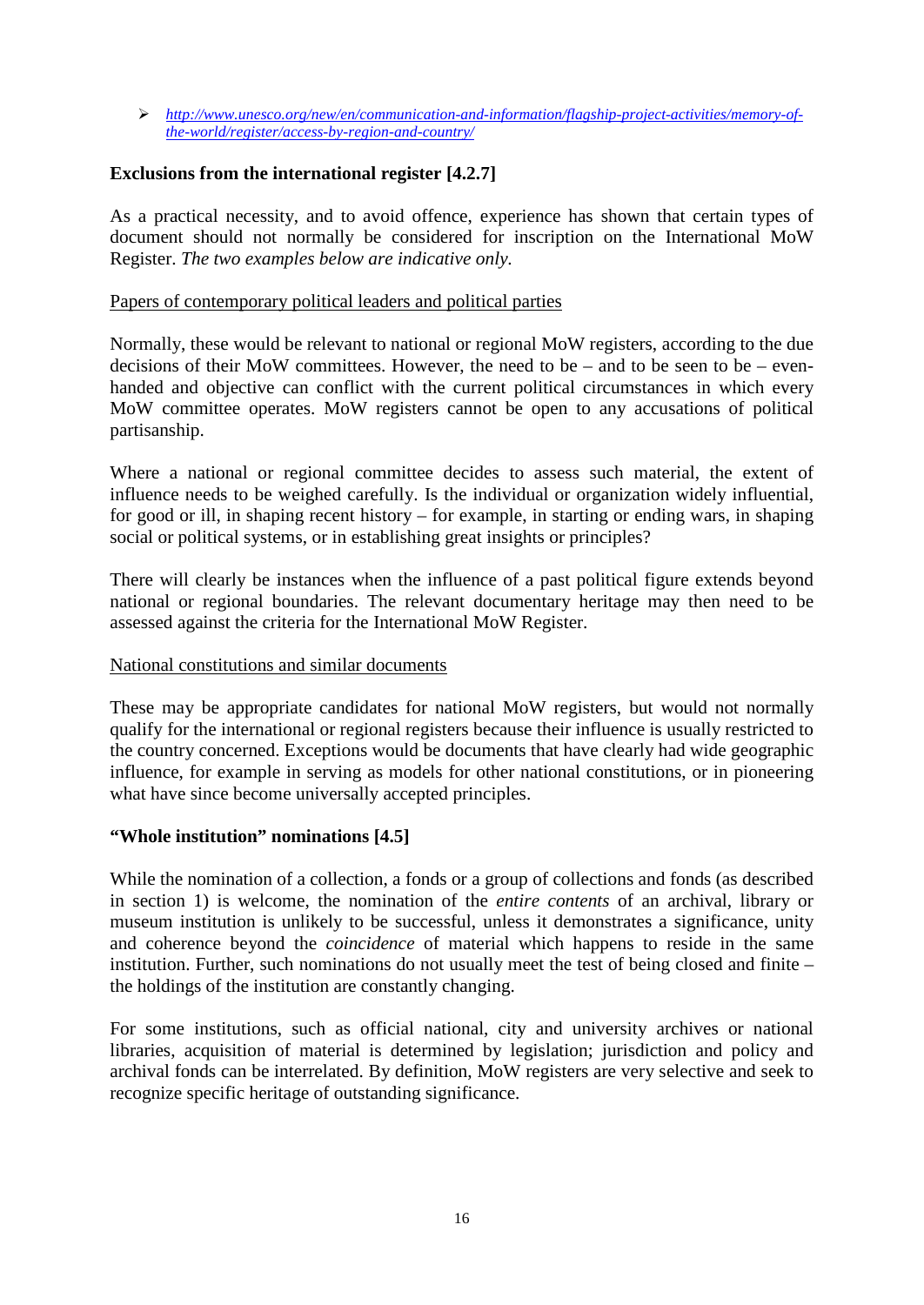## **Provisional inscriptions [4.7]**

Inscriptions may on occasion be approved on a provisional basis to give the nominator the opportunity to answer remaining questions, usually points of clarification on technical or ownership matters. However the IAC tries to avoid provisional inscriptions, so please, if you are asked any questions during the assessment process, try to answer them as clearly as you can.

## **Monetary value [4.4]**

Some items on MoW registers have considerable monetary value. The very fact of achieving inscription may have the effect of enhancing that value in some quarters. However, the monetary value of any item, collection or fonds is **irrelevant** to its significance in the MoW context. The Programme does not take account of such monetary value,

## **Ownership, custody, copyright and management [4.4]**

Nomination and inscription on a MoW register does not in any way affect existing ownership, possession, control or copyright in the documentary heritage. UNESCO does not gain any form of proprietorial interest. However, there is an *implied* commitment by the owners of the heritage that it will be managed and cared for properly. Inscription also means that UNESCO has a continuing and informed right to monitor this commitment and the well-being of the inscribed material, and may periodically contact custodians for this purpose. That is why the nomination document asks you for such details as storage conditions, security and details of the management plan relating to the material Section 4.4 of the *General Guidelines* explains this in more detail.

## **Review and removal [4.8]**

Inscriptions are not immutable. Under certain circumstances inscriptions can be removed entirely from a register, or (as the Programme continues to develop) moved from one register to another (for example, from the international register to a regional register or vice versa). Among the possible reasons are:

- Serious deterioration or damage to the heritage that destroys its significance;
- If the rationale for the inscription is later found to be invalid: for example, if the material is later found not to be authentic;
- Review of an inscription against the selection criteria that suggests that it should be on a different register.

Such a decision would not be taken lightly. It would follow the due process set out in the *General Guidelines.*

## **What does nomination cost?**

Nothing but preparation time. UNESCO does not levy a fee for receiving or processing a MoW nomination.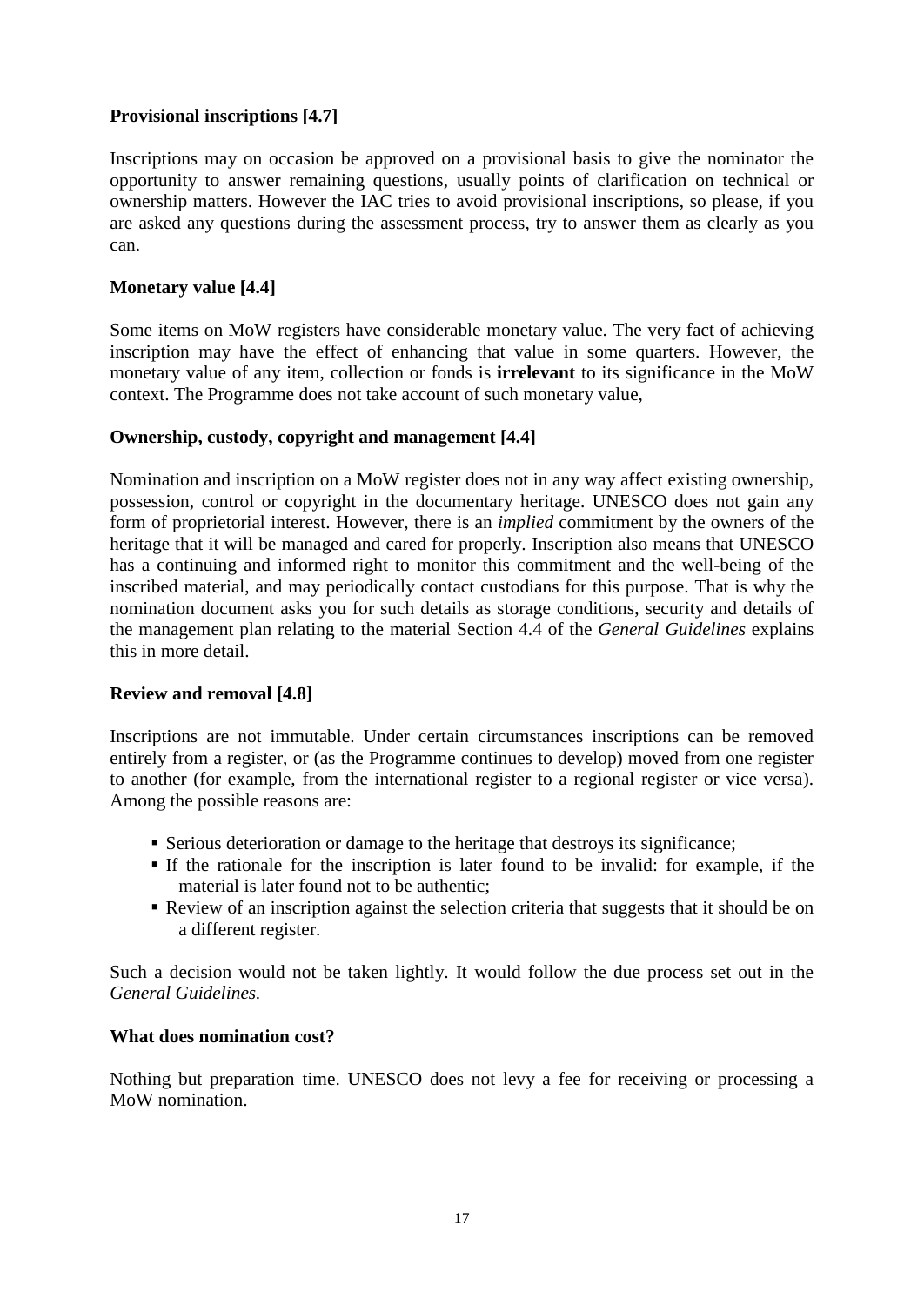## **Why do you have to nominate "originals"? Why won't copies do? [4.5]**

The "original" is where maximum information is found and authenticity is verifiable. In most cases there is only one original.

Where originals do not survive, MoW seeks to ensure that the earliest surviving generation or copy is identified by the nominator. This may be a matter of research and judgment; for example, in the days before printing, manuscripts were copied by hand and may exist in several variant versions, which may be of great antiquity. Closer to the present, the question of identifying an original can become more complex – and even impossible.

In such cases, where documentary heritage may exist in multiple copies and variant versions of equal validity – for example, early printed books or feature films in differing versions or multiple languages – it may be preferable to nominate the **work** that exists in a number of exemplars, rather than one specific item. All exemplars would then be listed in the nomination (or even added afterward, if further exemplars are subsequently located).

 *Examples: Metropolis, Gutenberg Bible : [http://www.unesco.org/new/en/communication-and-information/flagship-project-activities/memory-of](http://www.unesco.org/new/en/communication-and-information/flagship-project-activities/memory-of-the-world/register/access-by-region-and-country/)[the-world/register/access-by-region-and-country/](http://www.unesco.org/new/en/communication-and-information/flagship-project-activities/memory-of-the-world/register/access-by-region-and-country/)*

## **Why "closed" and "fixed"? (4.5.2)**

It is not possible to assess reliably a collection, fonds or group that is in a fluid state, nor could UNESCO award an MoW logo to documentary heritage whose character might change without its knowledge. That is why what is nominated must be finite and precisely defined.

## **Does the nominator have to own the material being nominated?**

No. While it is unusual for nominations to be submitted by parties other than the owner and custodian of the documentary heritage, it is permissible.

## **Does the nominator or the custodian have to be a public institution?**

No. MoW makes no distinction between public or private, commercial or non-commercial organizations, nor between institutions and individuals.

- *Example: Carlos Gardel: [http://www.unesco.org/new/fileadmin/MULTIMEDIA/HQ/CI/CI/pdf/mow/nomination\\_forms/uruguay\\_](http://www.unesco.org/new/fileadmin/MULTIMEDIA/HQ/CI/CI/pdf/mow/nomination_forms/uruguay_%20records_carlos_gardel.pdf) [%20records\\_carlos\\_gardel.pdf](http://www.unesco.org/new/fileadmin/MULTIMEDIA/HQ/CI/CI/pdf/mow/nomination_forms/uruguay_%20records_carlos_gardel.pdf)*
- *Christopher Okigbo Collection: [http://www.unesco.org/new/fileadmin/MULTIMEDIA/HQ/CI/CI/pdf/mow/nomination\\_forms/50+Africa](http://www.unesco.org/new/fileadmin/MULTIMEDIA/HQ/CI/CI/pdf/mow/nomination_forms/50+Africa+Okigbo+papers.pdf) [+Okigbo+papers.pdf](http://www.unesco.org/new/fileadmin/MULTIMEDIA/HQ/CI/CI/pdf/mow/nomination_forms/50+Africa+Okigbo+papers.pdf)*

## **Does material have to be old to be nominated?**

No. Age and significance are unrelated.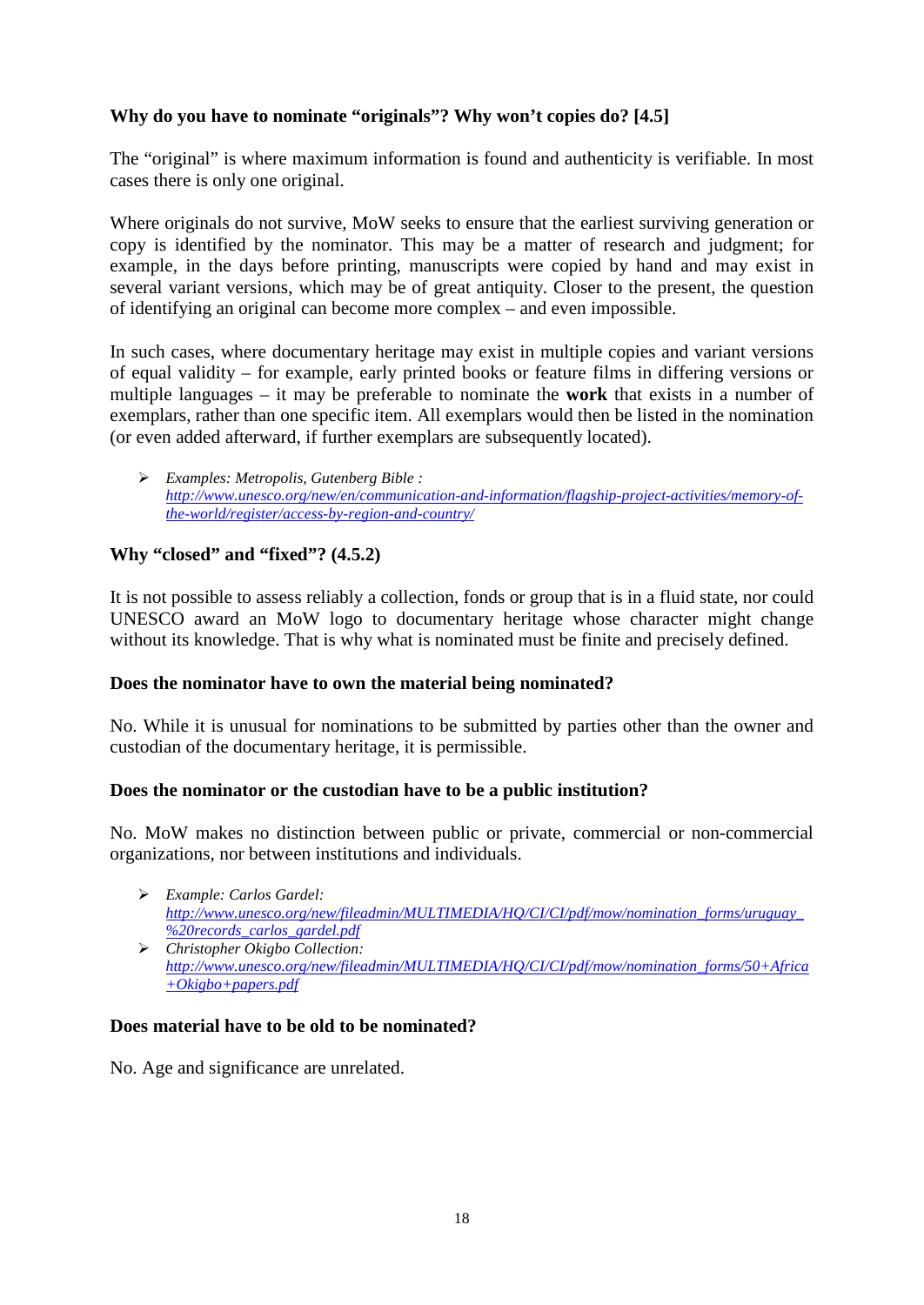## **Nomination form**

## **INTERNATIONAL MEMORY OF THE WORLD REGISTER**

## Formulaire de proposition d'inscription Registre international de la Mémoire du monde

## **1.0 Checklist / Liste de contrôle**

**Nominees may find the following checklist useful before sending the nomination form to the International Memory of the World Secretariat. The information provided in italics on the form is there for guidance only and should be deleted once the sections have been completed.**

Les candidats sont invités à vérifier les informations fournies sur la base de la liste ci-dessous avant d'envoyer leur formulaire de proposition d'inscription au Secrétariat du programme de la Mémoire du monde. Les informations mentionnées en italique sont données à titre indicatif et doivent être supprimées une fois les sections complétées.

|  | Summary completed (section 1)                                                                                                                 |  |  |
|--|-----------------------------------------------------------------------------------------------------------------------------------------------|--|--|
|  | Résumé dûment complété (section 1)                                                                                                            |  |  |
|  | Nomination and contact details completed (section 2)                                                                                          |  |  |
|  | Identité, description de l'élément proposé et coordonnées complètes de la personne<br>à contacter dûment renseignées (section 2)              |  |  |
|  | Declaration of Authority signed and dated (section 2)                                                                                         |  |  |
|  | Déclaration sur l'honneur signée et datée (section 2)                                                                                         |  |  |
|  | If this is a joint nomination, section 2 appropriately modified, and all Declarations of<br>Authority obtained                                |  |  |
|  | S'il s'agit d'une proposition conjointe, la section 2 doit être modifiée en conséquence<br>et toutes les déclarations sur l'honneur obtenues. |  |  |
|  | Documentary heritage identified (sections $3.1 - 3.3$ )                                                                                       |  |  |
|  | Identification du patrimoine documentaire (sections $3.1 - 3.3$ )                                                                             |  |  |
|  | History/provenance completed (section 3.4)                                                                                                    |  |  |
|  | Histoire/provenance dûment renseignées (section 3.4)                                                                                          |  |  |
|  | Bibliography completed (section 3.5)                                                                                                          |  |  |
|  | Bibliographie établie (section 3.5)                                                                                                           |  |  |
|  | Names, qualifications and contact details of up to three independent people or<br>organizations recorded (section 3.6)                        |  |  |
|  | Noms, qualifications et coordonnées jusqu'à trois personnes indépendantes ou<br>organisations reconnues (section 3.6)                         |  |  |
|  | Details of owner completed (section 4.1)                                                                                                      |  |  |
|  | Informations sur le propriétaire (section 4.1)                                                                                                |  |  |
|  | Details of custodian - if different from owner - completed (section 4.2)                                                                      |  |  |
|  | Informations sur le dépositaire - si celui-ci n'est pas le propriétaire (section 4.2)                                                         |  |  |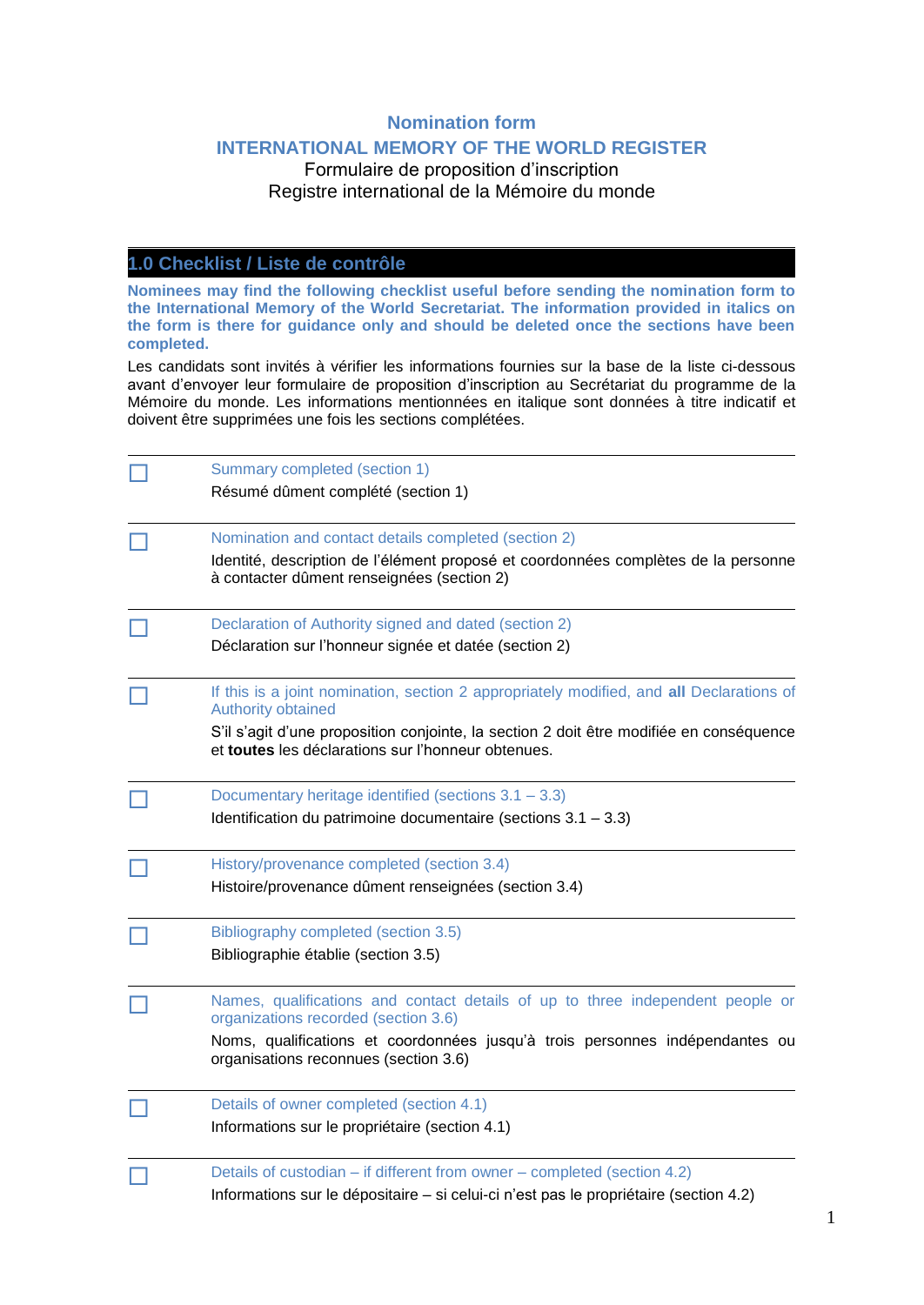| Details of legal status completed (section 4.3)                                                                                                                                                                                 |
|---------------------------------------------------------------------------------------------------------------------------------------------------------------------------------------------------------------------------------|
| Détails complets concernant le statut juridique (section 4.3)                                                                                                                                                                   |
| Details of accessibility completed (section 4.4)                                                                                                                                                                                |
| Informations sur l'accessibilité (section 4.4)                                                                                                                                                                                  |
| Details of copyright status completed (section 4.5)                                                                                                                                                                             |
| Détails complets concernant les droits d'auteur (section 4.5)                                                                                                                                                                   |
| Evidence presented to support fulfilment of the criteria? (section 5)                                                                                                                                                           |
| Les éléments présentés répondent-ils aux critères de sélection ? (section 5)                                                                                                                                                    |
| Additional information provided (section 6)                                                                                                                                                                                     |
| Informations complémentaires fournies (section 6)                                                                                                                                                                               |
| Details of consultation with stakeholders completed (section 7)                                                                                                                                                                 |
| Détails concernant la consultation des partenaires dûment fournis (section 7)                                                                                                                                                   |
| Assessment of risk completed (section 8)                                                                                                                                                                                        |
| Evaluation des risques (section 8)                                                                                                                                                                                              |
| Summary of Preservation and Access Management Plan completed. If there is no<br>formal Plan attach details about current and/or planned access, storage and custody<br>arrangements (section 9)                                 |
| Joindre un résumé du plan de gestion de préservation et d'accessibilité. Sinon,<br>fournir de plus amples informations sur les conditions actuelles ou prévues<br>d'accessibilité, de conservation et d'entreposage (section 9) |
| Any other information provided - if applicable (section 10)                                                                                                                                                                     |
| Toute autre information le cas échéant (section 10)                                                                                                                                                                             |
| Suitable reproduction quality photographs identified to illustrate the documentary                                                                                                                                              |
| heritage. (300dpi, jpg format, full-colour preferred).<br>Reproductions photographiques pertinentes et de qualité identifiées pour illustrer le                                                                                 |
| patrimoine documentaire (300 dpi, format JPG, de préférence en couleur)                                                                                                                                                         |
| Copyright permissions forms signed and attached. Agreement to propose item(s) for<br>inclusion on the World Digital Library if inscribed                                                                                        |
| Joindre les autorisations afférentes aux droits d'auteur signées. Retourner l'accord<br>concernant l'inclusion de l'élément du patrimoine soumis dans la Bibliothèque<br>Numérique Mondiale en cas d'inscription.               |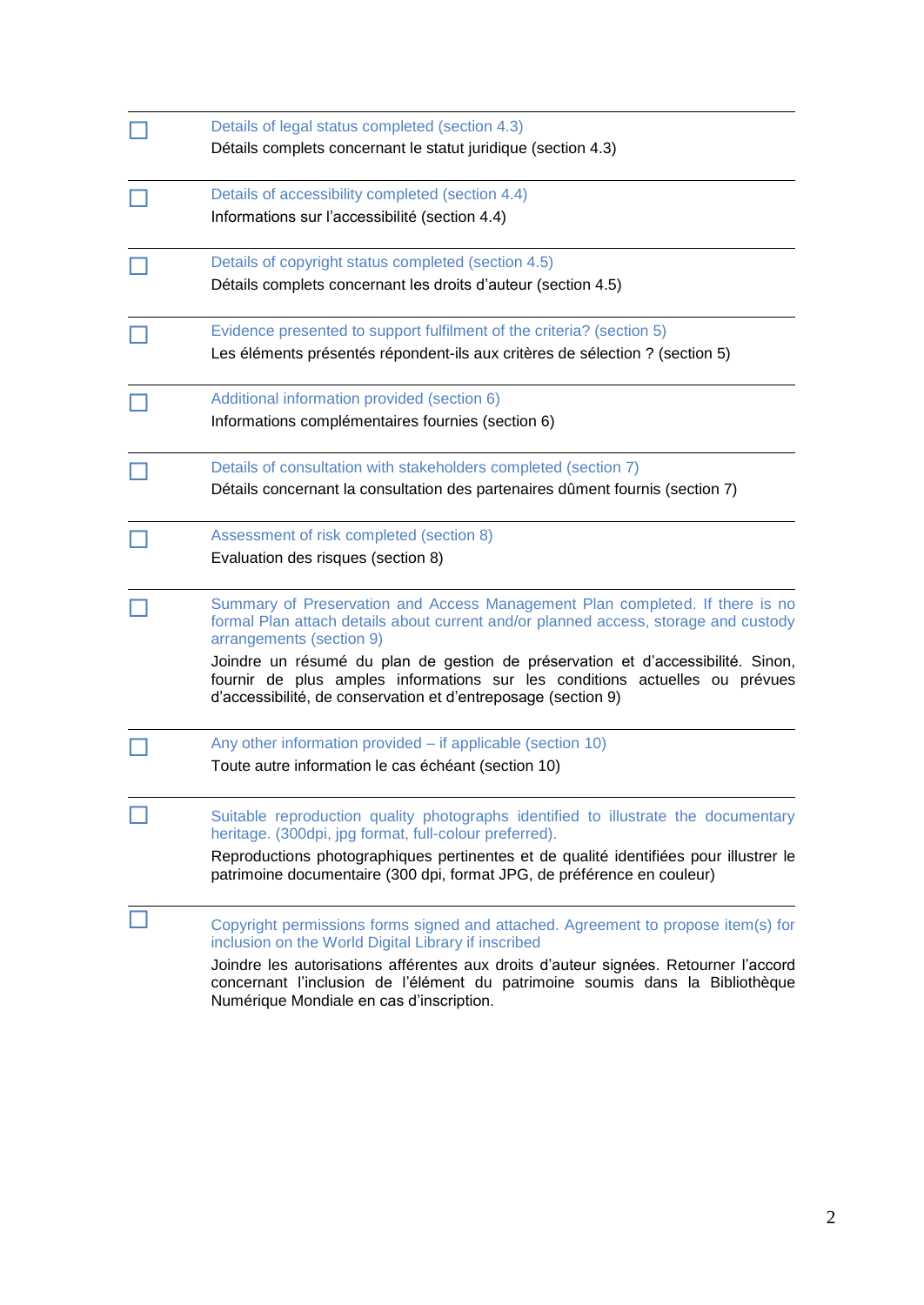## **Nomination form International Memory of the World Register**

Formulaire de proposition d'inscription Registre international de la Mémoire du monde

## *Title of item being proposed*

*Nom de l'élément proposé*

ID Code [*Internal use only]*

*ID code [pour usage interne seulement]*

## **1.0 Summary (max 200 words)**

1.0 Résumé (200 mots maximum)

*Give a brief description of the documentary heritage being nominated and the reasons for proposing it. Décrivez brièvement le patrimoine documentaire proposé et donnez les raisons de sa proposition.*

*This is the "shop window" of your nomination and is best written <i>last!* It should contain all the essential *points you want to make, so that anyone reading it can understand your case even if they do not read the rest of your nomination.*

*Cette partie constitue la "vitrine" de votre proposition : elle doit être rédigée, de préférence, en dernier. Elle doit comporter tous les éléments essentiels, de sorte que toute personne qui lira ce résumé puisse saisir votre dossier sans pour autant avoir à lire l'ensemble de votre proposition.*

## *2.0 Nominator*

**2.0 Auteur de la proposition**

**2.1 Name of nominator (person or organization)**

**2.1 Nom de l'auteur de la proposition (individu ou organisation)**

**2.2 Relationship to the nominated documentary heritage**

## **2.2 Relation avec l'élément considéré du patrimoine documentaire**

**2.3 Contact person(s)** *(to provide information on nomination)*

**2.3 Personne(s) à contacter (et en mesure de fournir des informations sur la proposition)**

*2***.4 Contact details**

## **2.4 Coordonnées complètes de la personne à contacter**

*Name Nom Address Adresse*

*Telephone Téléphone Facsimile Fax Email Adresse électronique*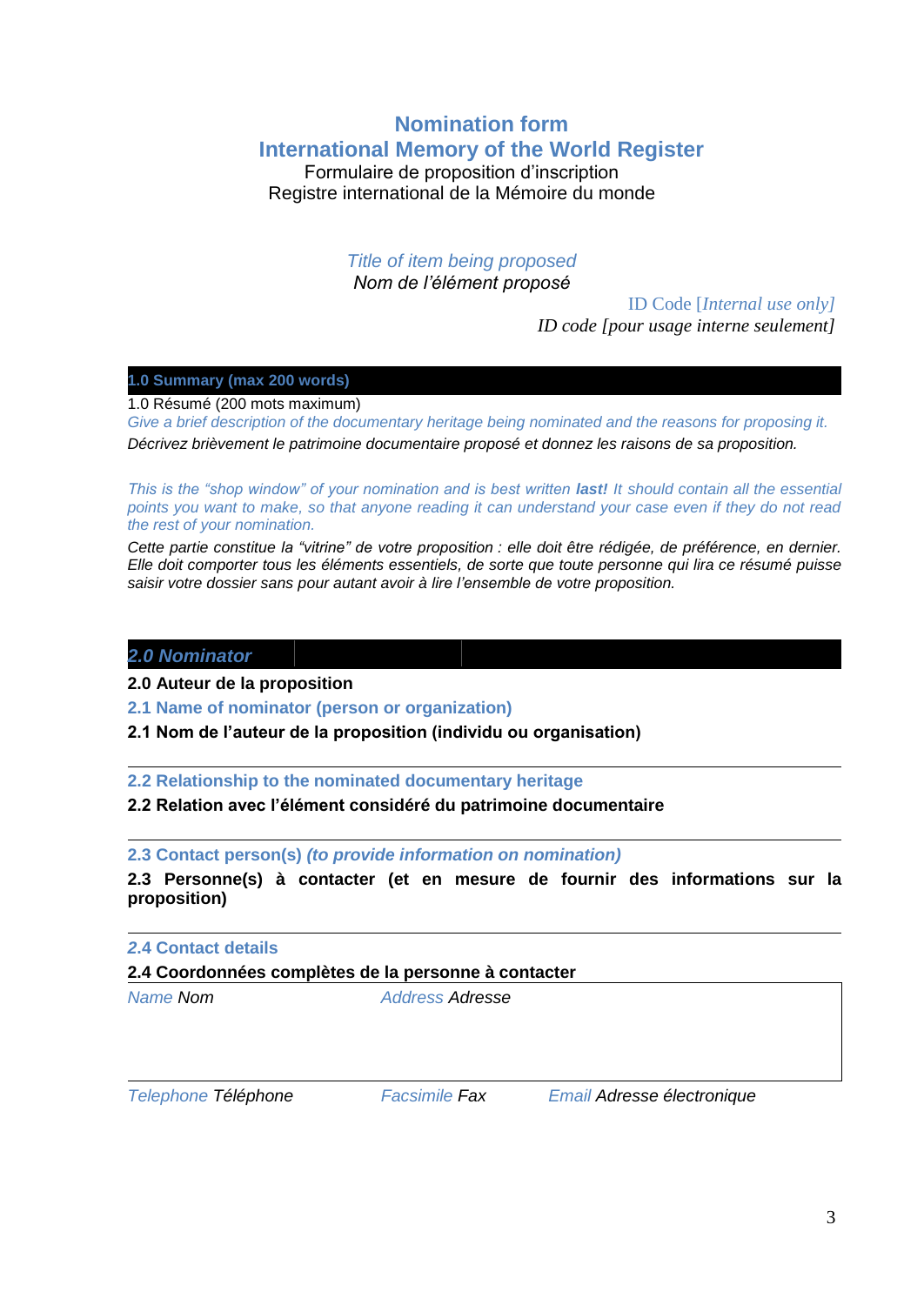## **2.5 Declaration of authority**

### **2.5 Déclaration sur l'honneur**

**I certify that I have the authority to nominate the documentary heritage described in this document to the International Memory of the World Register.**

**Je certifie sur l'honneur proposer le patrimoine documentaire décrit dans ce document au Registre international de la Mémoire du monde**

**Signature Signature Full name (Please PRINT) Nom ( en MAJUSCULES)**

## **Institution(s), if appropriate**

**Institution, le cas échéant**

**Date Date**

### **3.0 Identity and description of the documentary heritage**

- **3.0 Identité et description de l'élément du patrimoine documentaire**
- **3.1 Name and identification details of the items being nominated**

### **3.1 Nom et identification de l'élément proposé**

**If inscribed, the exact title and institution(s) to appear on the certificate should be given**

**En cas d'inscription, le nom exact et l'institution apparaîtront sur le certificat qui vous sera fourni**

*In this part of the form you must describe the document or collection in sufficient detail to make clear precisely what you are nominating. Any collection must be finite (with beginning and end dates) and closed.*

*Dans cette partie du formulaire, vous devez décrire le document ou la collection de façon suffisamment détaillée pour mettre en évidence les raisons de sa proposition. Une collection doit être limitée (comportant une date de début et de fin) et fermée.* 

### **3.2 Catalogue or registration details**

### **3.2 Catalogue ou référencement**

*Depending on what is being nominated, appending a catalogue can be a useful way of defining a collection. If this is too bulky or impractical, a comprehensive description accompanied by sample catalogue entries, accession or registration numbers or other ways of defining a collection's size and character can be used.* 

*Selon l'élément proposé, il peut être utile d'ajouter un catalogue illustrant la collection. Si la taille ou le volume ne le permettent pas, une description complète et détaillée accompagnée d'extraits de catalogue, de numéros d'accession ou de référencement ou tout autre moyen de décrire la taille et les caractéristiques de la collection peuvent être utilisés.*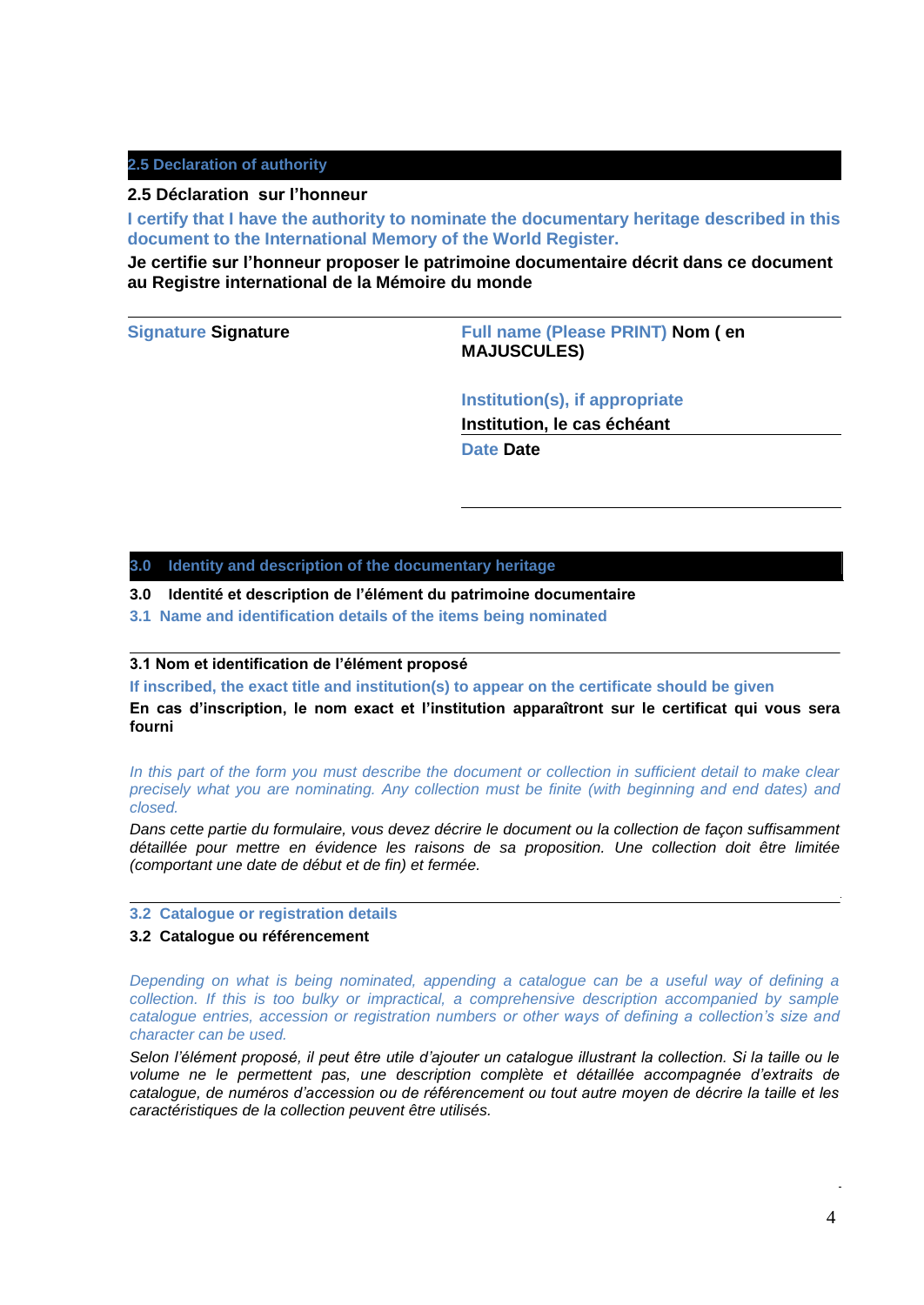- **3.3 Visual documentation if appropriate (for example, photographs, or a DVD of the documentary heritage)**
- **3.3 Documentation visuelle le cas échéant (photographies, DVD du patrimoine documentaire par exemple)**

*It is useful to append photographs (or in the case of audiovisual material a CD, DVD, USB key of all or some of the material), where this adds additional information, to help the assessors visualize or listen to the collection or document.*

*Il peut être utile d'ajouter des photographies (ou dans le cas de matériel audiovisuel un CD, un DVD, une clé USB de l'ensemble ou d'une partie de l'élément), lorsqu'ils apportent des informations complémentaires pouvant aider les experts à visualiser (ou écouter) la collection ou le document.*

### **3.4 History/provenance**

### **3.4 Histoire/Provenance**

*Describe what you know of the history of the collection or document. Your knowledge may not be complete, but give the best description you can.*

*Décrire ce que vous connaissez de l'histoire de la collection ou du document. Votre connaissance peut être incomplète mais fournissez la meilleure description possible.*

### **3.5 Bibliography**

### **3.5 Bibliographie**

*A bibliography demonstrates what others have independently said and written about the heritage you are nominating. It is best if you can cite scholars from several countries, rather than just your own country, and if they are authoritative voices clearly independent from both your own institution and UNESCO.* 

*Une bibliographie démontre ce que d'autres ont indépendamment écrit ou dit sur le patrimoine que vous présentez. L'idéal serait que vous citiez des spécialistes de différents pays, autre que le vôtre, et qu'ils fassent autorité, indépendamment de votre institution et de l'UNESCO.*

**3.6 Names, qualifications and contact details of up to three independent people or organizations with expert knowledge about the values and provenance of the documentary heritage**

**Nom, qualification et coordonnées jusqu'à trois personnes indépendantes (ou organisations) avec une expertise sur la valeur et l'origine du patrimoine documentaire**

| <b>Name</b><br>Nom | Qualifications<br>Qualifications | <b>Contact details</b><br>Coordonnées |  |
|--------------------|----------------------------------|---------------------------------------|--|
|                    |                                  |                                       |  |
| 1.                 |                                  |                                       |  |
| 2.                 |                                  |                                       |  |
| 3.                 |                                  |                                       |  |

*The referees you cite will be asked for their opinions. UNESCO may also contact other authoritative referees so that a good spectrum of opinion is available for assessment purposes.* 

*Ces personnes seront contactées pour donner leur avis. L'UNESCO pourra aussi contacter d'autres personnes faisant autorité afin de constituer une liste d'avis pour une meilleure évaluation.*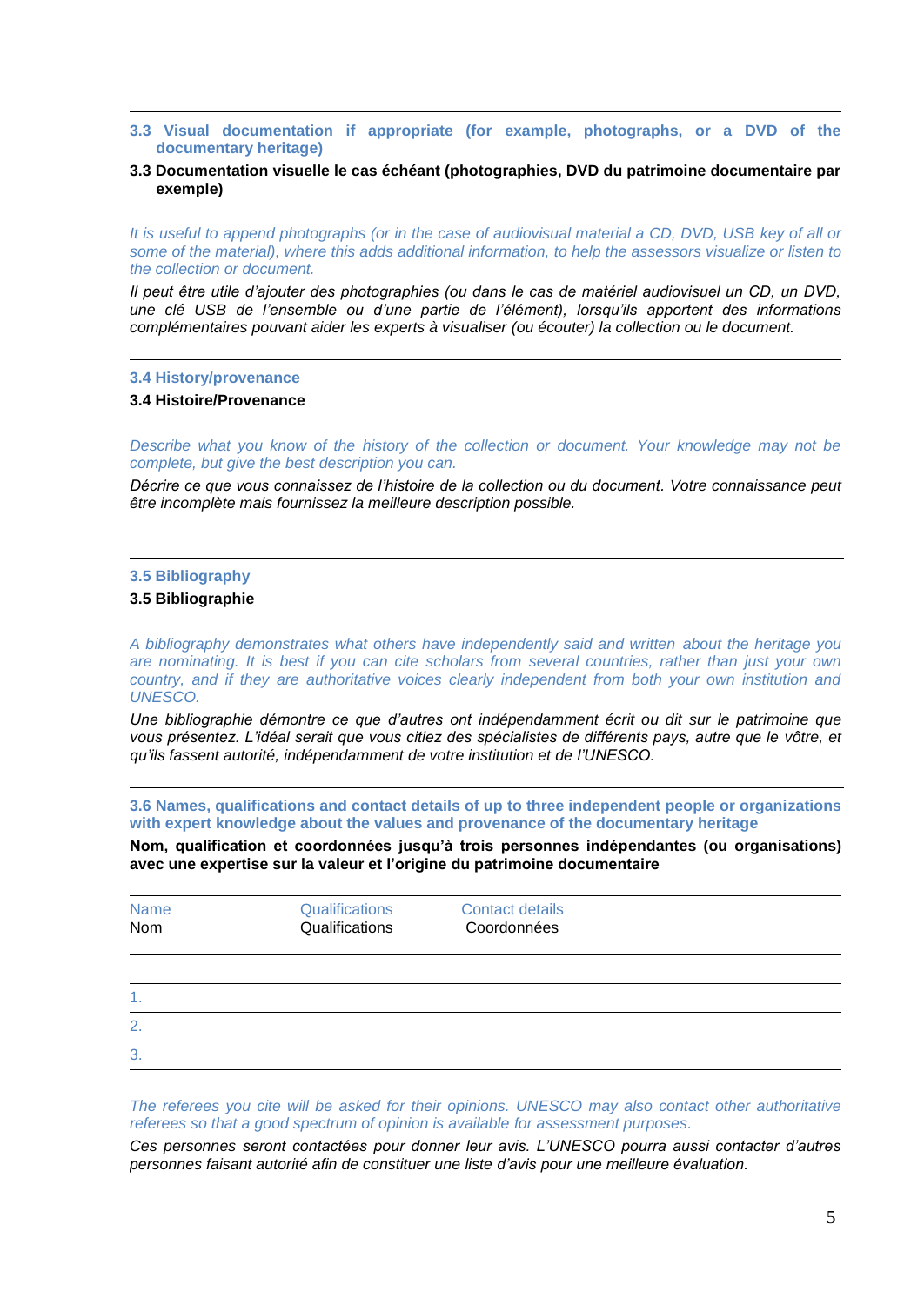## **4.0 Legal information**

### **4.0 Informations juridiques**

**4.1 Owner of the documentary heritage (name and contact details)**

### **4.1 Propriétaire du patrimoine documentaire (nom et coordonnées)**

| Name Nom                          | <b>Address Adresse</b> |                            |
|-----------------------------------|------------------------|----------------------------|
| Telephone Téléphone Facsimile Fax |                        | Email Adresse électronique |

## **4.2 Custodian of the documentary heritage (name and contact details if different from the owner) 4.2 Dépositaire du patrimoine documentaire (nom et coordonnées si différent du propriétaire)**

| Name Nom                          | <b>Address Adresse</b> |                            |  |
|-----------------------------------|------------------------|----------------------------|--|
| Telephone Téléphone Facsimile Fax |                        | Email Adresse électronique |  |

### **4.3 Legal status**

## **4.3 Statut juridique**

Provide details of legal and administrative responsibility for the preservation of the documentary heritage

Fournir les informations afférentes à la responsabilité légale et administrative de la préservation du patrimoine documentaire.

## **4.4 Accessibility**

### **4.4 Accessibilité**

Describe how the item(s) / collection may be accessed

Indiquer de quelle manière les éléments / collections sont accessibles

### All access restrictions should be explicitly stated below:

Toutes les restrictions doivent être explicitement déclarées ci-dessous:

*Encouraging accessibility is a basic objective of MoW. Accordingly, digitization for access purposes is encouraged and you should comment on whether this has been done or is planned. You should also note if there are legal or cultural factors that restrict access.* 

*Encourager l'accessibilité est un objectif fondamental du Programme de la Mémoire du monde. Par conséquent, la numérisation dans le but de faciliter l'accès, est encouragée et vous devez préciser si ce travail est déjà fait ou s'il est prévu. Vous devez également préciser les facteurs culturels ou légaux qui restreignent l'accès.*

**4.5 Copyright status 4.5 Droits d'auteur**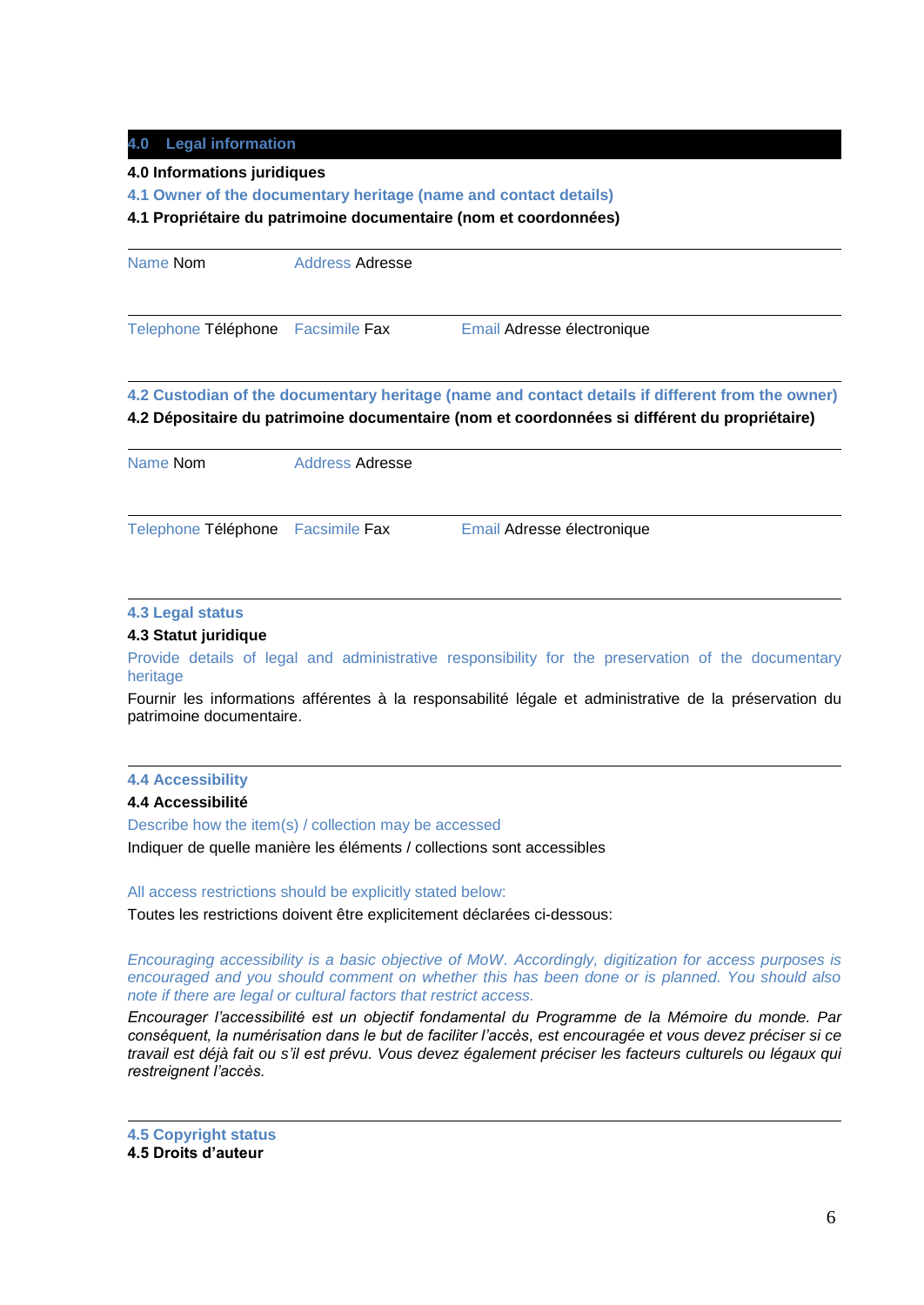Describe the copyright status of the item(s) / collection Indiquez les droits d'auteur pour chacun des éléments ou la collection

*Where copyright status is known, it should be stated. However, the copyright status of a document or collection has no bearing on its significance and is not taken into account in determining whether it meets the criteria for inscription.*

*Lorsque les droits d'auteur sont connus, ceux-ci doivent être déclarés. Cependant, les droits d'auteur d'un document ou d'une collection n'ont aucune incidence sur son importance. Ils ne sont pas pris en compte pour déterminer si les critères d'inscription sont remplis ou non.*

### **5.0 Assessment against the selection criteria**

### **5.0 Evaluation des critères de sélection**

### **5.1 Authenticity**

### **5.1 Authenticité**

*Is the documentary heritage what it appears to be? Have identity and provenance been reliably established?*

*Est-ce que ce patrimoine documentaire est authentique? Son identité et sa provenance sont-elles établies de manière fiable?*

### **5.2 World significance**

### **5.2 Importance mondiale**

*Is the heritage unique and irreplaceable? Would its disappearance constitute and harmful impoverishment of the heritage of humanity? Has it created great impact over time and/or within a particular cultural area of the world? Has it had great influence (positive or negative) on the course of history*?

*Ce patrimoine est-il unique et irremplaçable? Sa disparition constituerait-elle un appauvrissement néfaste du patrimoine de l'humanité ? A-t-il eu un impact majeur sur le temps et / ou dans une aire culturelle particulière du monde ? A-t-il eu une influence majeure (positive ou négative) sur le cours de l'histoire?*

## **5.3 Comparative criteria:**

### **5.3 Critères comparatifs :**

*Does the heritage meet any of the following tests? (It must meet at least one of them.) Ce patrimoine documentaire répond-t-il aux tests suivants ? (Il doit répondre au moins à l'un d'eux)*

### **1 Time**

### **1 Le temps**

*Is the document evocative of its time (which may have been a time of crisis, or significant social or cultural change? Does it represent a new discovery? Or is it the "first of its kind"?*

*Le document est-il représentatif de son époque (qui peut être une période de crise, ou d'important changement social ou culturel ? Représente-t-il une découverte ou est-il le « premier de son genre » ?)*

### **2 Place**

### **2 Le lieu**

*Does the document contain crucial information about a locality important in world history and culture? For example, was the location itself an important influence on the events or phenomena represented by the document? Does it describe physical environments, cities or institutions that have since vanished?*

*Le document contient-il des informations déterminantes à propos d'un lieu important pour l'histoire du monde et pour la culture ? Par exemple, le document représente-t-il une influence importante ou un phénomène par le seul fait de sa localisation ? Décrit-il un environnement physique, des villes ou des institutions qui ont disparus depuis ?* 

### **3 People**

### **3 Les personnes**

*Does the cultural context of the document's creation reflect significant aspects of human behaviour, or of social, industrial, artistic or political development? Or does it capture the essence of great movements, transitions, advances or regression? Does it illustrate the lives of prominent individuals in*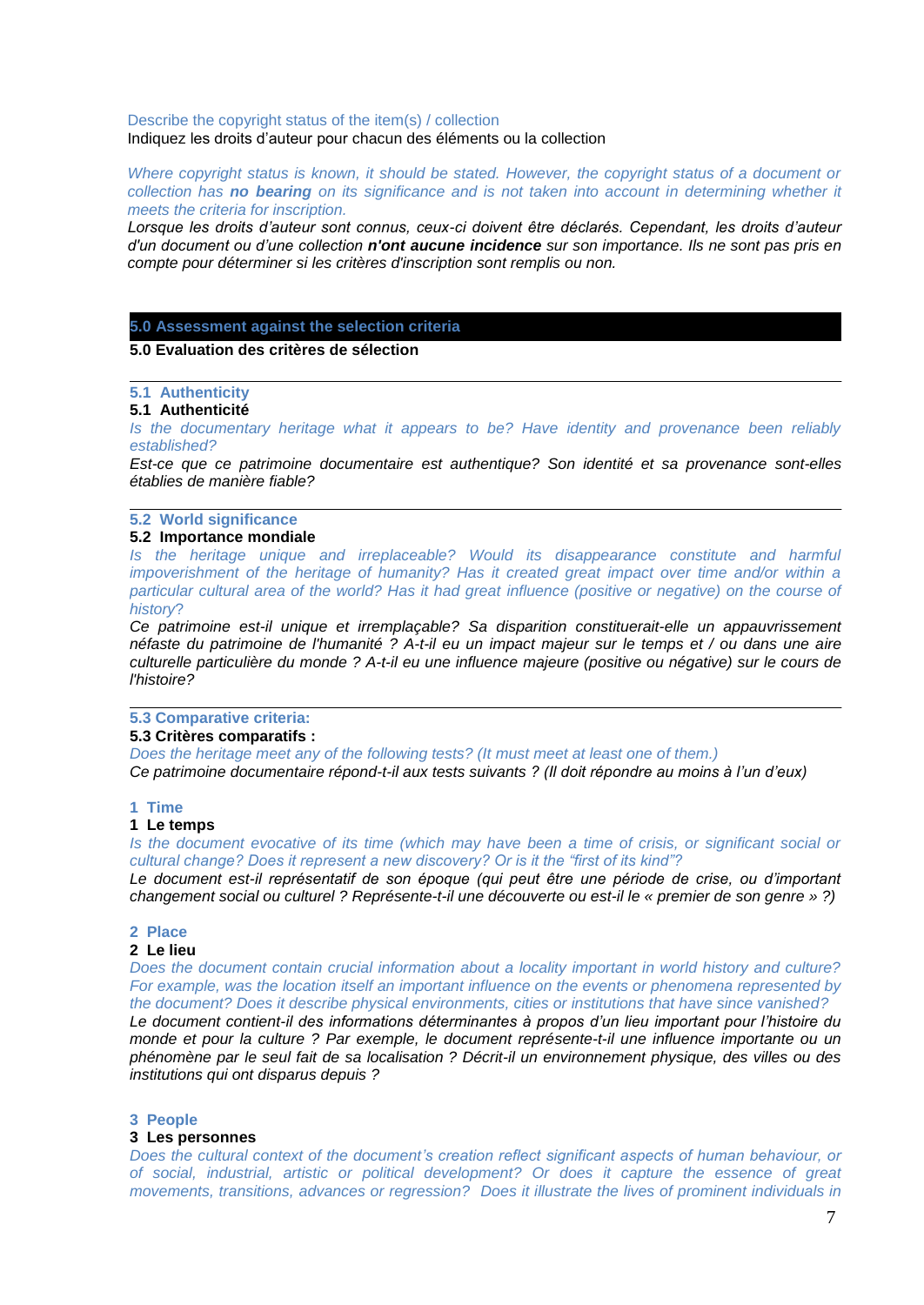### *the above fields?*

*Le contexte culturel de la création du document reflète-t-il un aspect significatif du comportement humain ou du développement social, industriel, artistique ou politique ? Ou saisit-il l'essence de grands mouvements, de transitions, d'avancées ou de régressions ? Illustre-t-il les vies d'individus éminents dans ces domaines ?*

### **4 Subject and theme**

### **4 Sujet et thème**

*Does the subject matter of the document represent particular historical or intellectual developments in the natural, social and human sciences? Or in politics, ideology, sport or the arts?*

*L'objet du document représente-t-il des développements historiques ou intellectuels particuliers dans les sciences naturelles, sociales ou humaines ? Ou dans les domaines politiques, idéologiques, sportifs ou artistiques ?*

### **5 Form and style**

### **5 Forme et style**

*Does the document have outstanding aesthetic, stylistic or linguistic value? Or is it a typical exemplar of a type of presentation, custom or medium? Is it an example of a disappeared or disappearing carrier or format?* 

*Le document a-t-il une exceptionnelle valeur esthétique, stylistique ou linguistique? Ou est-ce un modèle typique d'un type de présentation, de coutume ou bien les deux ? Est-il un exemple de support ou de format disparu ou en voie de disparition ?*

### **6 Social/ spiritual/ community significance:**

## **6 Importance sociale / spirituelle / communautaire**

*Application of this criterion must reflect living significance – does documentary heritage have an emotional hold on people who are alive today? Is it venerated as holy or for its mystical qualities, or reverenced for its association with significant people and events?* 

*(Once those who have revered the documentary heritage for its social/ spiritual/ community significance no longer do so, or are no longer living, it loses this specific significance and may eventually acquire historical significance.)*

*L'application de ce critère doit refléter l'importance du patrimoine documentaire aujourd'hui - Quel impact affectif le patrimoine documentaire a-t-il sur les individus vivants de nos jours ? Est-il vénéré comme un saint ou pour ses qualités mystiques, ou respecté pour son association avec des personnes et des événements importants ?*

*(Si les personnes qui vénéraient le patrimoine documentaire pour sa signification sociale / spirituelle / communautaire ont disparues, celui-ci perd certes cette importance spécifique mais peut éventuellement acquérir une signification historique.)*

### **6.0 Contextual information**

### **6.0 Information contextuelle**

**6.1 Rarity**

**6.1 Rareté**

### **6.2 Integrity**

**6.2 Intégrité**

### **7.0 Consultation with stakeholders**

### **7.0 Consultation des partenaires**

**7.1 Provide details of consultation about this nomination with the stakeholders in its significance and preservation.**